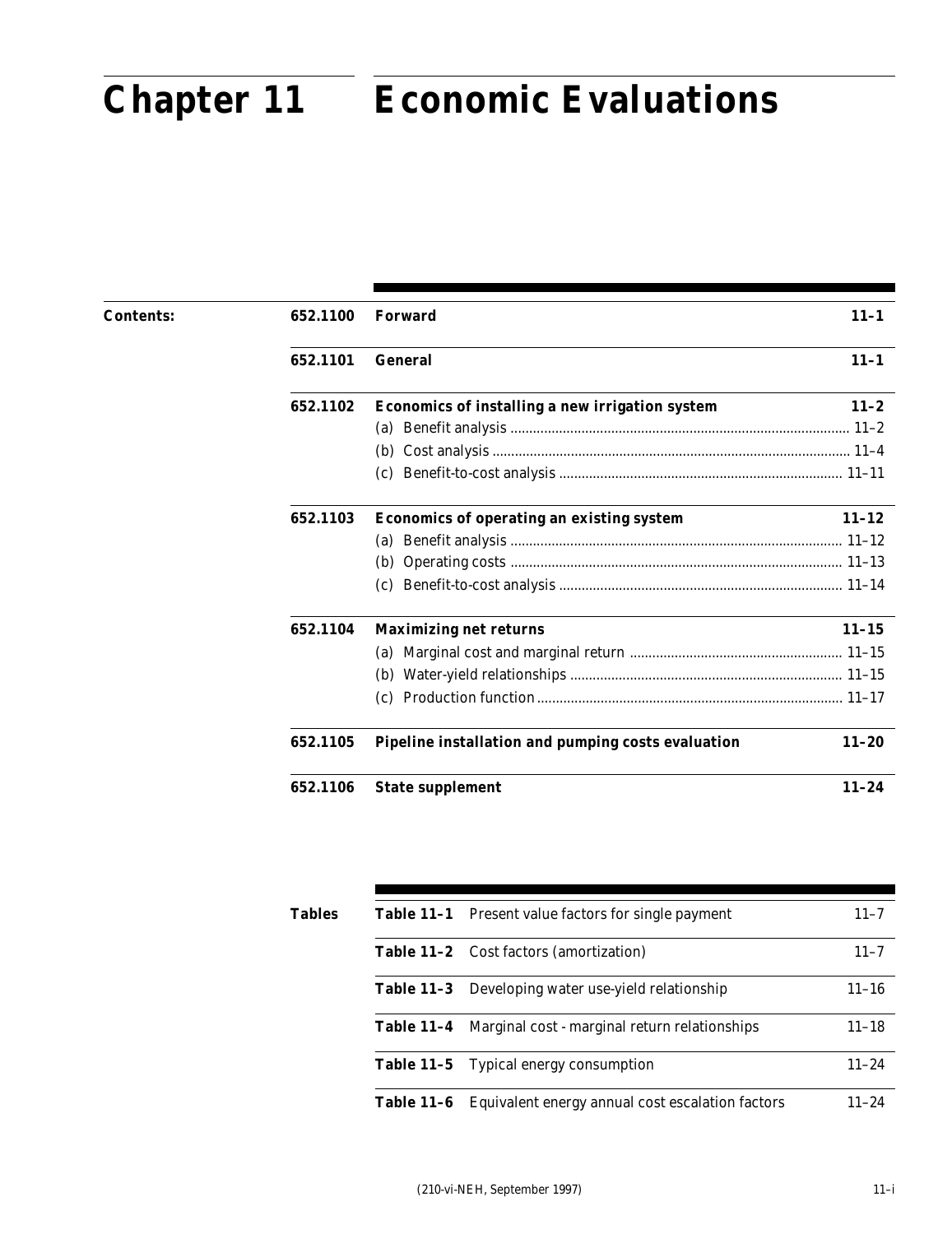**Chapter 11 Economic Evaluations** 

Part 652 Irrigation Guide

| Figures | Figure 11–1 | Product yield vs. water applied—irrigated corn | $11 - 17$ |
|---------|-------------|------------------------------------------------|-----------|
|         |             |                                                |           |

| Exhibits | Exhibit 11-1   | Gross benefits worksheet               | $11 - 3$  |
|----------|----------------|----------------------------------------|-----------|
|          | Exhibit 11–2   | Ownership (or fixed) costs             | $11 - 5$  |
|          | Exhibit $11-3$ | Increased ownership cost worksheet     | $11 - 9$  |
|          | Exhibit 11-4   | Increased operating costs worksheet    | $11 - 10$ |
|          | Exhibit 11-5   | <b>Feasibility worksheet</b>           | $11 - 11$ |
|          | Exhibit 11-6   | Gross benefits worksheet               | $11 - 12$ |
|          | Exhibit 11–7   | Increased operating costs worksheet    | $11 - 13$ |
|          | Exhibit 11-8   | Benefit-to-cost analysis               | $11 - 14$ |
|          | Exhibit 11-9   | Format for developing a partial budget | $11 - 19$ |

| <b>Examples</b> | <b>Example 11-1</b> Pipeline installation and pumping costs evaluation | $11 - 21$ |
|-----------------|------------------------------------------------------------------------|-----------|
|                 | <b>Example 11-2</b> Calculating annual energy savings                  | $11 - 23$ |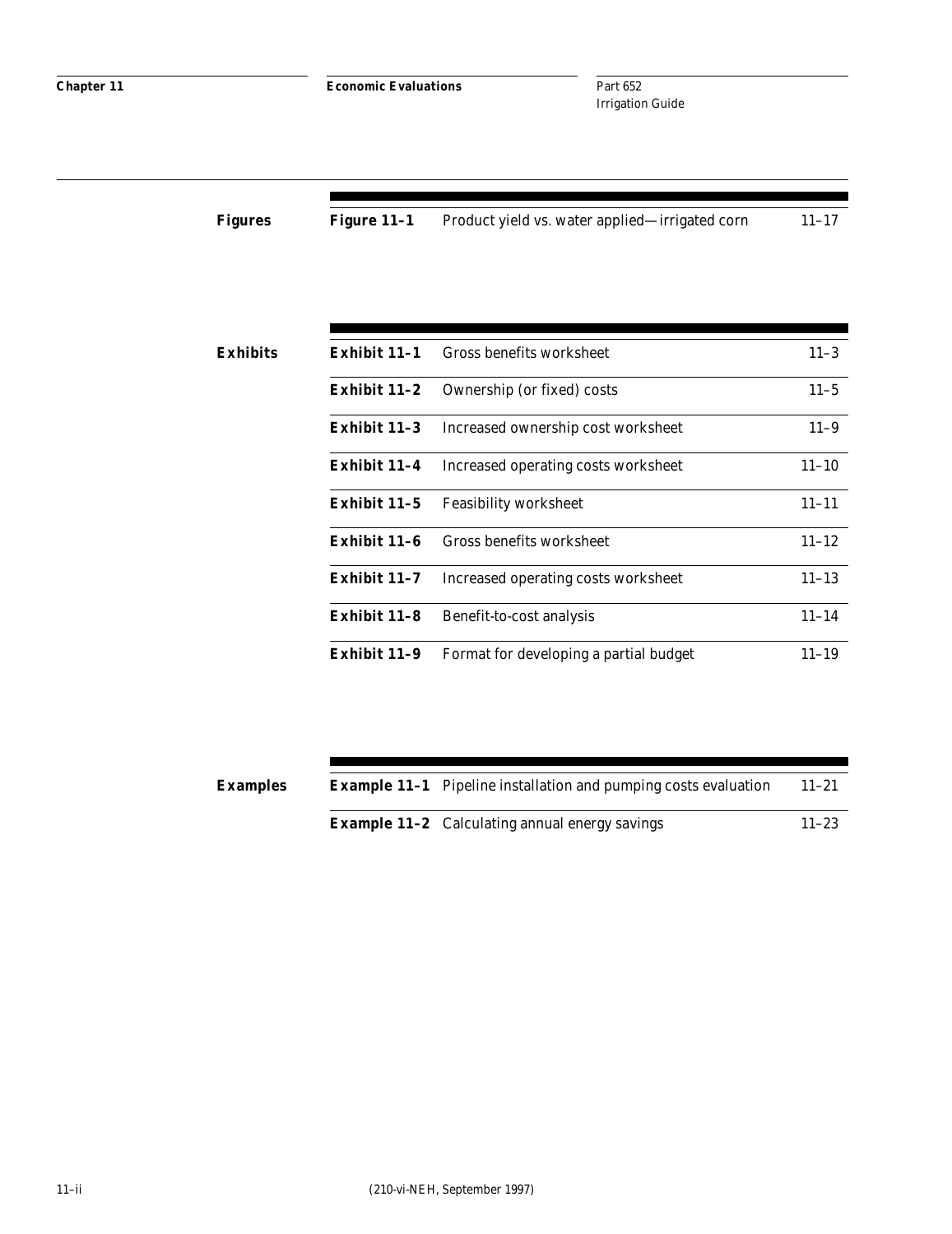# **652.1100 Forward**

The material in chapter 11 is intended to be self help instructional material and reinforce formal training activities on the economics of irrigation. It is intended primarily to illustrate for field office personnel the use of economic principles and evaluation procedures. These principles and procedures should be helpful when working with land users analyzing the economics of irrigation. Additional help is available from technical specialists. For an expanded discussion of economic evaluations, see The Handbook of Economics for Conservation, Natural Resources Conservation Service (NRCS), April 1992, and Farm Management Course Notebook, NRCS and America Society of Farm Managers and Appraisers, 1994.

# **652.1101 General**

Decisions are made daily whether to purchase an item or which item to purchase. Economics is the process of deciding where and how we spend our money ranging from pennies to thousands of dollars. Therefore, what factors do we analyze in deciding how to spend our money? Normally we compare the benefits of the purchase or investment to its cost. Someone considering the purchase of a new car might see better gas mileage and fewer repairs as benefits. Costs might include higher car payments and higher insurance premiums. Someone wanting a new computer might be comparing benefits that a new computer would give them in business and at home to the cost of giving up other activities or items currently enjoyed.

Farmers, when deciding whether to purchase an irrigation system, go through much the same thought process. They may ask, "Should I continue my dryland farming operation or should I irrigate? If I decide to irrigate, how much water should be applied to get the greatest profit? Will the greatest profit be realized at the point of maximum yield? Will the increase in yield more than pay the increase in costs?"

These questions can be asked when contemplating whether to replace an existing irrigation system. What are the proposed changes? What are the costs? What are the benefits? Is there a better alternative? For example:

- Improved water management with the existing irrigation system, or
- Improved precipitation storage in the soil resulting from improved soil condition, better crop residue use, changed (usually reduced) number and type of tillage operations, performing farming operations on the contour, or
- A combination of 1 and 2.

The need for change should be based on using the existing irrigation system along with proper water, soil, and plant management. Too often a poorly managed surface irrigation system is compared to a properly managed sprinkler or micro irrigation system. Assumed level of management can be guided by observing the irrigation decisionmakers current irrigation water management and other farm management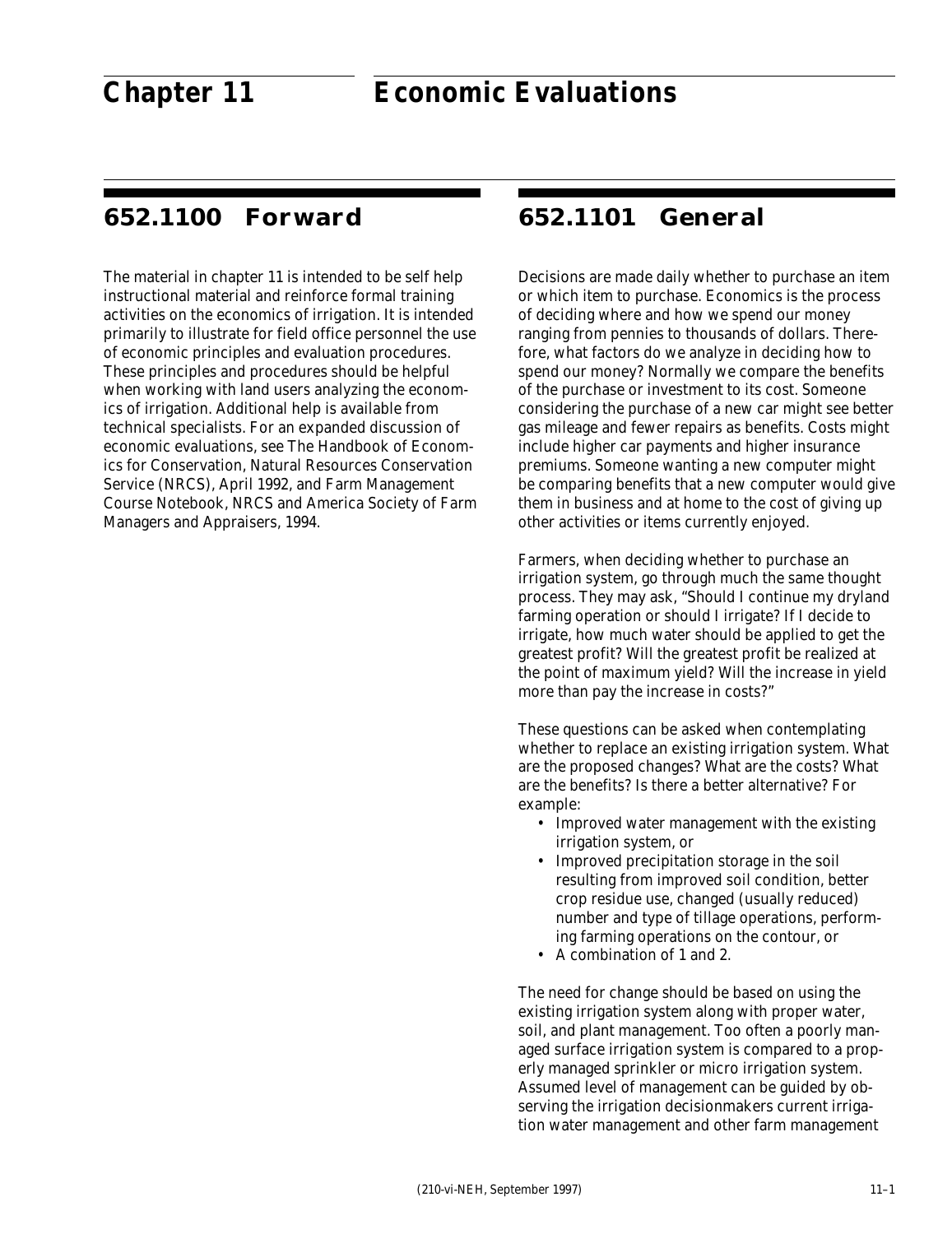practices. If the water user is an average surface irrigation system manager, chances are he/she will be an average sprinkler or micro irrigation system manager. Automated systems typically require higher levels of management.

Existing irrigation systems should be checked for both management and system operational efficiencies. The basis for change should include an economic evaluation of annual costs and benefits. Included are annual operating cost, labor availability and cost, annual cost of installing the existing irrigation system, and annual net income using the existing irrigation system.

The decision to purchase an irrigation system is often based on an inadequate economic analysis. Data are usually available or can be easily obtained to answer questions in paragraph two of this section. The management ability and performance of the operator are probably the most important factors in determining the feasibility of irrigation or making a change in an existing irrigation system. Good water management is essential to realize the full benefit of irrigation. Under poor management a farmer will be paying the full cost of irrigation, but realizing only part of the benefit.

A perception among many irrigators is that to do a better job irrigating, a different irrigation method or system must be used; i.e., convert from surface irrigation method to the sprinkle method. Often, however, greater benefits can be derived with improved water management (includes irrigation scheduling and system maintenance using the existing irrigation system). All irrigation methods (surface, sprinkle, micro, and subsurface) can distribute an amount of water uniformly across a field. However, site conditions for some irrigation systems can be quite limiting and labor requirements high. **The first increment of change should always be to optimize the use of precipitation and irrigation water applied using the existing irrigation system (if one exists).**

Each NRCS employee should be aware of the economics of irrigating in the general area and be familiar with the procedure used in analyzing data to determine feasibility.

This chapter provides tools necessary to evaluate the feasibility of installing an irrigation system. These tools, or principles, can also be used to evaluate other types of conservation investments.

# **652.1102 Economics of installing a new irrigation system**

An Economic Analysis consists of a Benefit Analysis, Cost Analysis, and a Benefit-to-Cost Analysis. A Marginal Cost - Marginal Return Analysis can be made to show the relationship per increment of change. For example, per bushel of yield return or per inch of water applied. Each of these components will be described in this chapter.

# **(a) Benefit analysis**

Before installing an irrigation system, a *benefit analysis* should be completed to determine management requirements and profitability of such an investment. An irrigation system should be recommended only if it:

- Improves the net income of the operator.
- Reduces or favorably changes the amount, timing, or type of labor required.
- Has positive benefits on soil, water, air, plant and animal resources.

Since there are four irrigation methods and many different irrigation systems to apply water by these methods, the decision becomes extremely critical in selecting an irrigation method and system that will maximize profits while protecting the environment. To help make this determination, the water user or consultant should **employ economic tools as a part of the planning process to provide best management and system alternatives for a given water user's situation.**

The beneficial evaluation of an irrigation system is usually based on the premise that production, crop quality, or both, will increase as a result of making irrigation management and system changes. This assumption is made with the knowledge that physical, chemical, and biological properties of the soil, or seasonal variation of temperature and the timing and availability of irrigation water are not a hindrance to increased production or quality potential.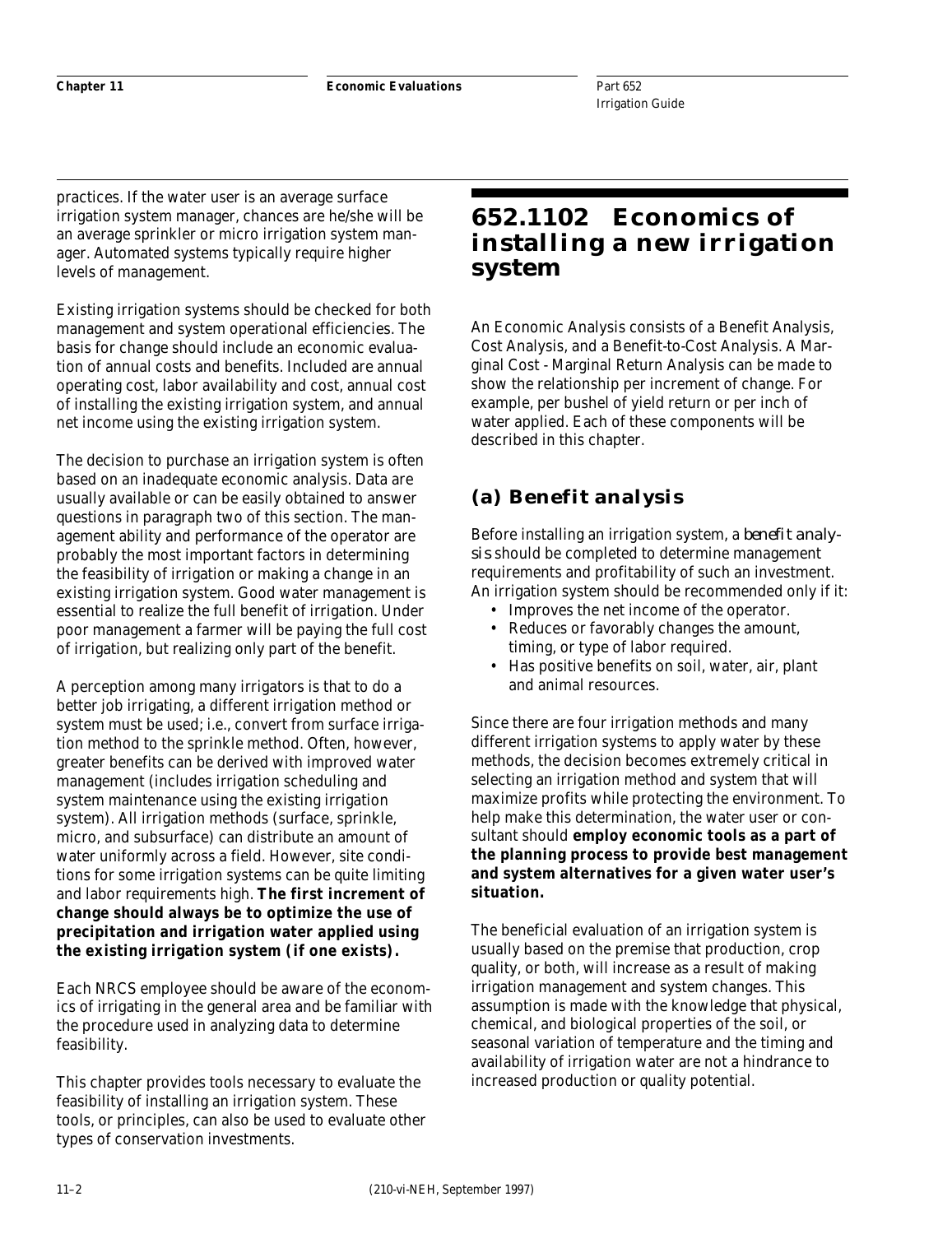Gross benefits from an irrigation system are fairly easy to identify as compared to benefits from a grassed waterway or terrace system. Sufficient data have been obtained, either by research or actual field conditions, to develop a reliable relationship between available water and yield. In reality, benefits, in addition to increased yields, will probably be included in the evaluation. These benefits can involve higher unit prices for improved quality, reduced cost of operation per unit of product produced, and with improved water management reduced water use per unit of product produced. Average yields rather than maximum yields are recommended for cost benefit analysis. Maximum yields do not reflect negative impacts from weeds, insects, wildlife, or cool growing seasons that can occur.

The site selected for the following example has an average annual effective rainfall of 19.3 inches, of which 10 inches is considered available (effective) for plant use most years. Average dryland corn yield on the example farm is 40 bushels per acre. Well managed neighboring farms, also on deep silt loam soils, apply

16 inches of irrigation water to get an average of 170 bushel per acre yield. Supporting data in section I of the FOTG support these numbers. In the example one alternative will be evaluated, while in reality, several alternatives would most likely be evaluated. Alternative systems could consist of different irrigation methods, different irrigation systems, automated versus manual system operation, costs, and benefits.

The example alternative to be evaluated is a proposed 130-acre center pivot sprinkler irrigation system to supplement natural precipitation (dryland farming). At 75 percent irrigation application efficiency, about 12.5 inches of the 16.7 inches applied plus 10 inches of growing season precipitation is available for plant use. Crop budgets show that the increase in gross return will be \$347.10 per acre, rounded to \$347. This is calculated from the 130 bushel yield increase at a price of \$2.67 per bushel.

In summary, it can be said that the average annual benefits, excluding the cost and operation of the irrigation system and the increased variable production costs of corn, is \$347 per acre per year. Exhibit 11–1 may be helpful in determining gross benefits.

## **Exhibit 11–1** Gross benefits worksheet (using example 130-acre site)

| U.S. Department of Agriculture<br><b>Natural Resources Conservation Service</b>                                                                                    |                                                                                                 |
|--------------------------------------------------------------------------------------------------------------------------------------------------------------------|-------------------------------------------------------------------------------------------------|
|                                                                                                                                                                    | <b>Gross Benefits Worksheet</b>                                                                 |
| Corn<br>Crop                                                                                                                                                       | Date $\frac{1}{2}$<br>Year of price base $2/$                                                   |
| Existing irrigation system mone                                                                                                                                    | Planned irrigation system Center pivot sprinkler                                                |
| Gross value per acre of expected increase from irrigation:                                                                                                         |                                                                                                 |
|                                                                                                                                                                    | 130 bu/ac yield increase $x$ \$2.67 per unit (i.e. bu, etc.) = \$347.10<br>(rounded to $$347$ ) |
| 1/ Date—For future reference, it is helpful to show the date the estimates were made.<br>2/ Year of price base—The price base is normally the current year prices. |                                                                                                 |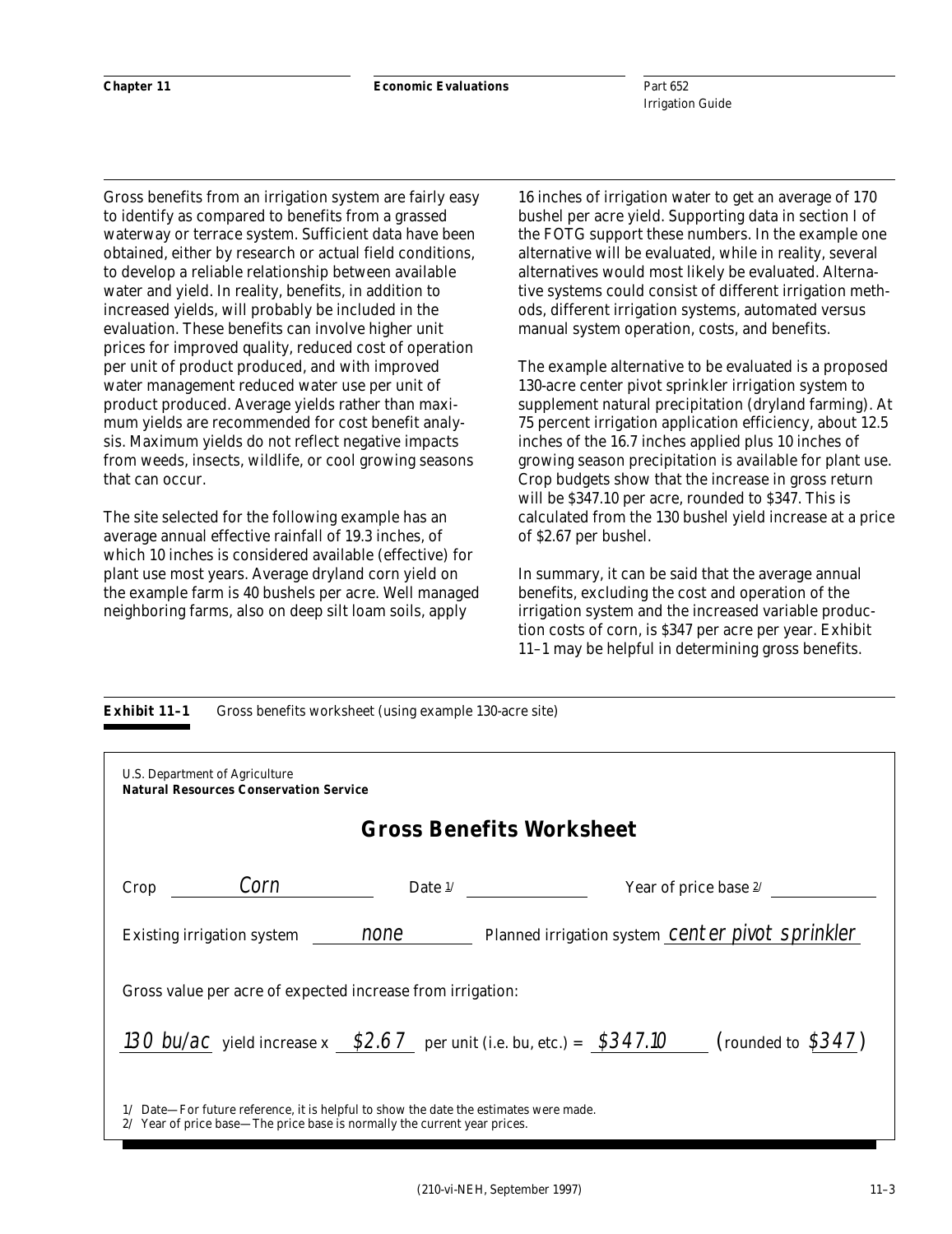# **(b) Cost analysis**

The next step in an economic analysis is a *cost analysis*. The average annual cost per acre to own and operate the irrigation system and the increased annual production costs must be determined so that the benefits and costs can be compared.

One of the most difficult tasks in performing a cost analysis is to include all costs. Costs associated with any enterprise can be diverse and thereby easily overlooked. For this reason farm decisionmakers should try to follow guidelines such as those in this chapter. Farm decisionmakers and economists categorize costs as fixed and variable to assist in both long-term and short-term financial decisions. These two categories together constitute total costs.

Costs are generally classified as being either ownership costs (fixed costs) or operating costs (variable costs). Ownership costs are those costs incurred even if no production takes place. These costs are also independent of changes in yield. Examples of ownership costs are depreciation, insurance, taxes, interest,

housing, and some maintenance. These costs must be paid each year the equipment is owned, even if the equipment sits idle. Actual loan amortization is an annual ownership cost consideration, typically shorter than the life of purchased equipment.

Operating costs, commonly called variable costs, are those costs that occur as production takes place. Typical operating costs are seed, fuel, fertilizer, power for irrigation systems, and labor. If production does not take place, operating cost items are not needed.

The decision to purchase, rent, or lease irrigation equipment is extremely important. Fixed cost, variable costs, and total cost should all receive some attention. Once the purchase has been made, however, the decision to use it in any given year is linked closely to variable costs.

# **(1) Ownership (fixed) costs**

The estimated cost of the proposed 130 acre center pivot irrigation system is shown in exhibit 11–2.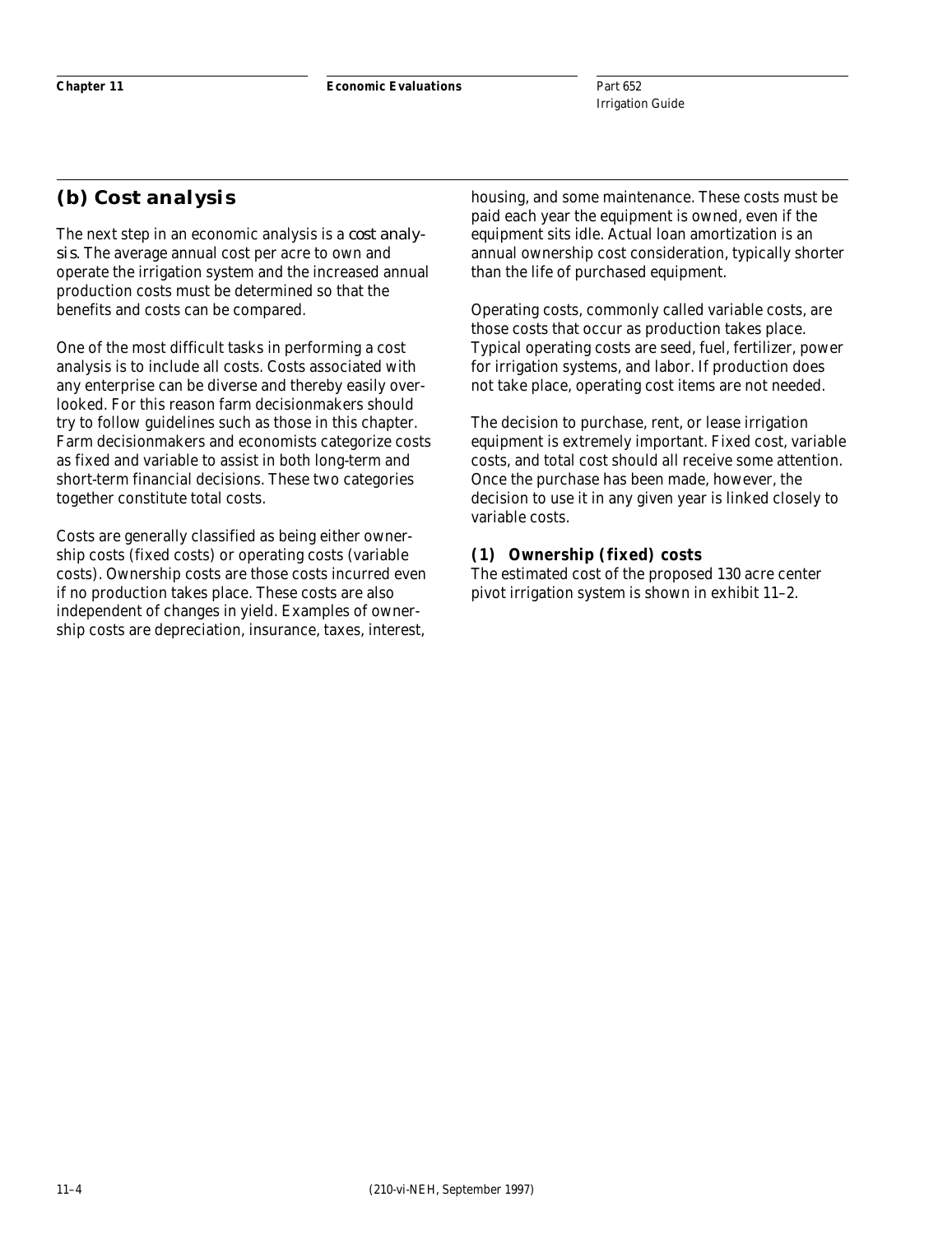## **Exhibit 11–2** Ownership (or fixed) costs (using example 130-acre site)

| <b>Ownership Costs</b>                                                                          |                                     |
|-------------------------------------------------------------------------------------------------|-------------------------------------|
| Center pivot sprinkler system installed with concrete pad at pivot,<br>system completely set up | \$41,000                            |
| Well, 400 feet of steel well casing, installed with gravel pack,<br>located at pivot            | 14,000                              |
| Installed pump (head, bowls and column)<br>with yield of 1,000 gal/min at 80 lb/in <sup>2</sup> | 13,000                              |
| Electric motor (125 hp range) installed                                                         | 5,500                               |
| Install 0.25-mile underground electric wire, control panel at pump                              | 14,000                              |
| <b>Subtotal</b>                                                                                 | $$87,500$ for 130 ac = \$673/ac     |
| Contingencies at 10 percent                                                                     | 8,750                               |
| <b>Subtotal</b>                                                                                 | 96,250                              |
| Sales Tax at 4 percent $\frac{1}{2}$                                                            | 3,850                               |
| Total estimated cost of irrigation system                                                       | \$100,100                           |
| (Rounded for capital investment analysis)                                                       | $$100,000$ for $130$ ac = $$769/ac$ |

 $1\prime\,$  This is a conservative number. Items that require payment of sales tax vary by state.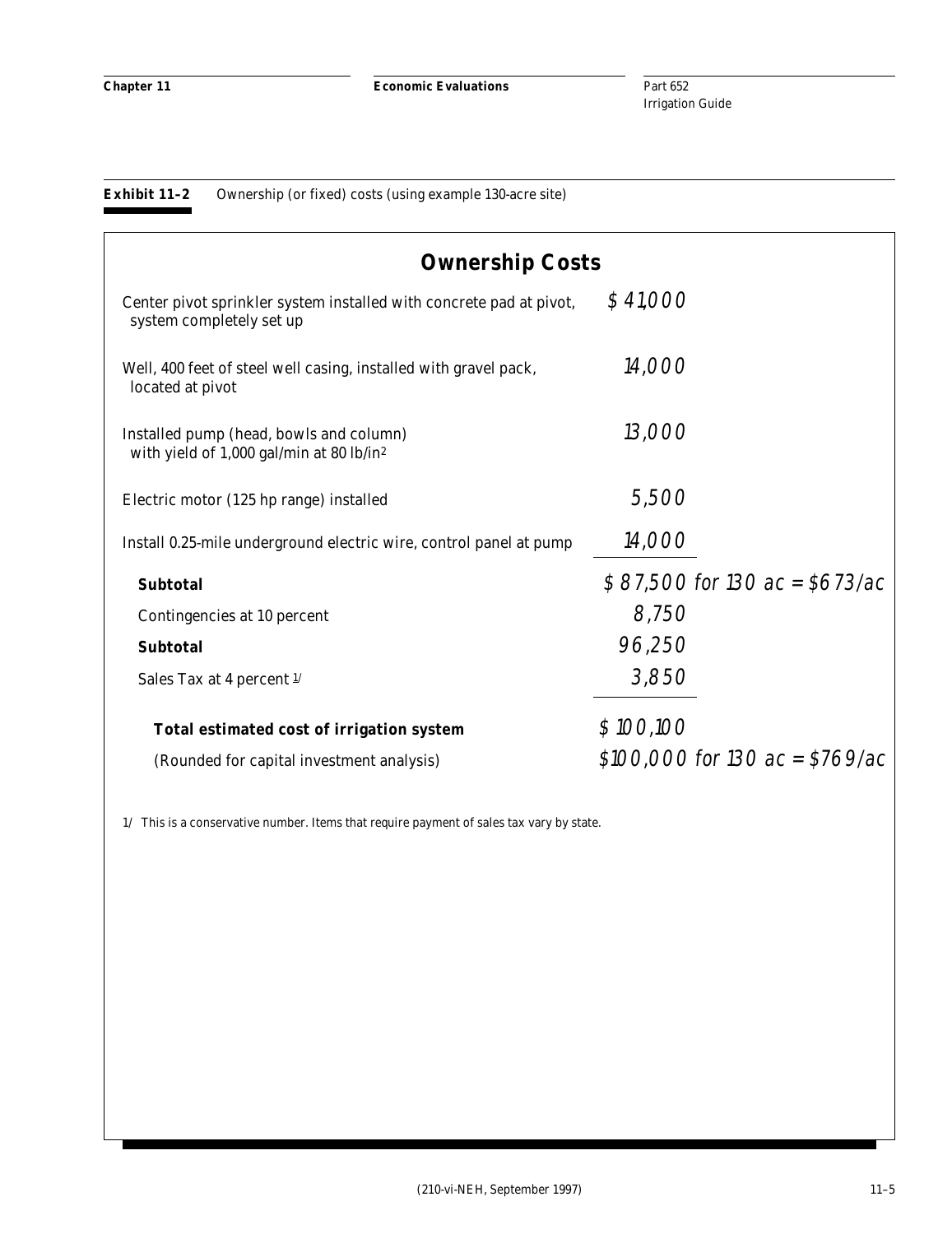The \$100,000 installation cost must now be converted to an average annual cost. This conversion is necessary so that both the benefits and costs are expressed in comparable terms, that is, average annual dollars. Exhibit 11–3 can help determine the average annual ownership costs per acre.

*Note:* The following information is helpful in using the worksheet:

**Date—**For future reference, it is helpful to show the date the estimates were made.

**Year of price base—**The price base will normally be the current year prices.

**Equipment or irrigation system—**Identify the equipment or irrigation system represented in the analysis. In this case a center pivot sprinkler irrigation system.

**Life span—**The number of years the equipment or irrigation system is expected to be used in an operation or business. It may be the age at which time the item is completely worn out, or the period may be shorter if the equipment is expected to be sold or replaced while retaining some of its original value. Life span for individual components varies. See table 5–2, Chapter 5, Selecting an Irrigation Method.

Maintenance costs usually increase with age and use of the equipment. The cost of maintenance may also be used to determine the useful life of equipment. **When annual maintenance cost exceeds the annual cost of purchasing new equipment, then the economic life has been exceeded.** The farm manager may still use it if a major investment cannot possibly be afforded at this time, or the manager has become personally attached to a specific piece of equipment; i.e., an old tractor that still functions satisfactorily.

If the purchase was made with borrowed funds, the owner for cash flow purposes may also want to make an analysis using the years of loan repayment as the year life, even though the equipment may physically last longer. In this example all irrigation equipment has been assigned a 15-year life. (A more detailed economic evaluation would assign different life expectancies to each major system component. A separate analysis would be completed for each component.)

**Acres annual use—**The number of acres the equipment will be used annually. In this example, the center pivot will be used on 130 acres; 30 acres in field corners will remain dryland.

**Interest rate—**Use either (a) actual loan rate if funds are borrowed, or (b) a representative, competitive market rate or opportunity cost if producer provides funds (not borrowed).

**New cost—**The purchase price plus installation cost. For this example the initial cost is \$100,000.

**Salvage value—**This is usually the salvage value or remaining value at the time of replacement. This value may be zero if it is completely worn out and has no scrap value or will never be sold. Equipment that is expected to be replaced after a given period of time and with some remaining operational use should be assigned a trade-in value. The system in this example is expected to have a remaining value of \$5,000, 15 years hence.

The annual value or cost of the salvage value will be the present value times an interest rate represented by the opportunity cost or the cost of borrowed money. If one's own money is used to purchase the equipment, use the opportunity cost. This would be the interest rate one could get by investing the money in alternative investments having similar risk and time frames. If funds are borrowed, use the interest rate being charged for the use of those funds. In this example, 12 percent has been selected. The \$5,000 salvage value is discounted to present value (see table 11–1 for present value factors) and then amortized over the 15-year period. The \$5,000 represents the value of the equipment 15 years hence, or at the end of 15 years.

\$5000 x Present value of 1, 15 years hence  $@12\% (0.18270) = $914$ 

**Amortization—**Amortization involves prorating the initial cost, less salvage value of equipment over its useful life, in this case \$99,086 over a 15-year period. See table 11–2 for amortization factors. The value of equipment decreases each year through wear, deterioration, or obsolescence, and that value should correspond to the amount of amortization taken each year. The net investment is converted to an average annual cost by amortization. Amortization, also called capital recovery, is the extinguishing of a financial obligation in equal installments over time.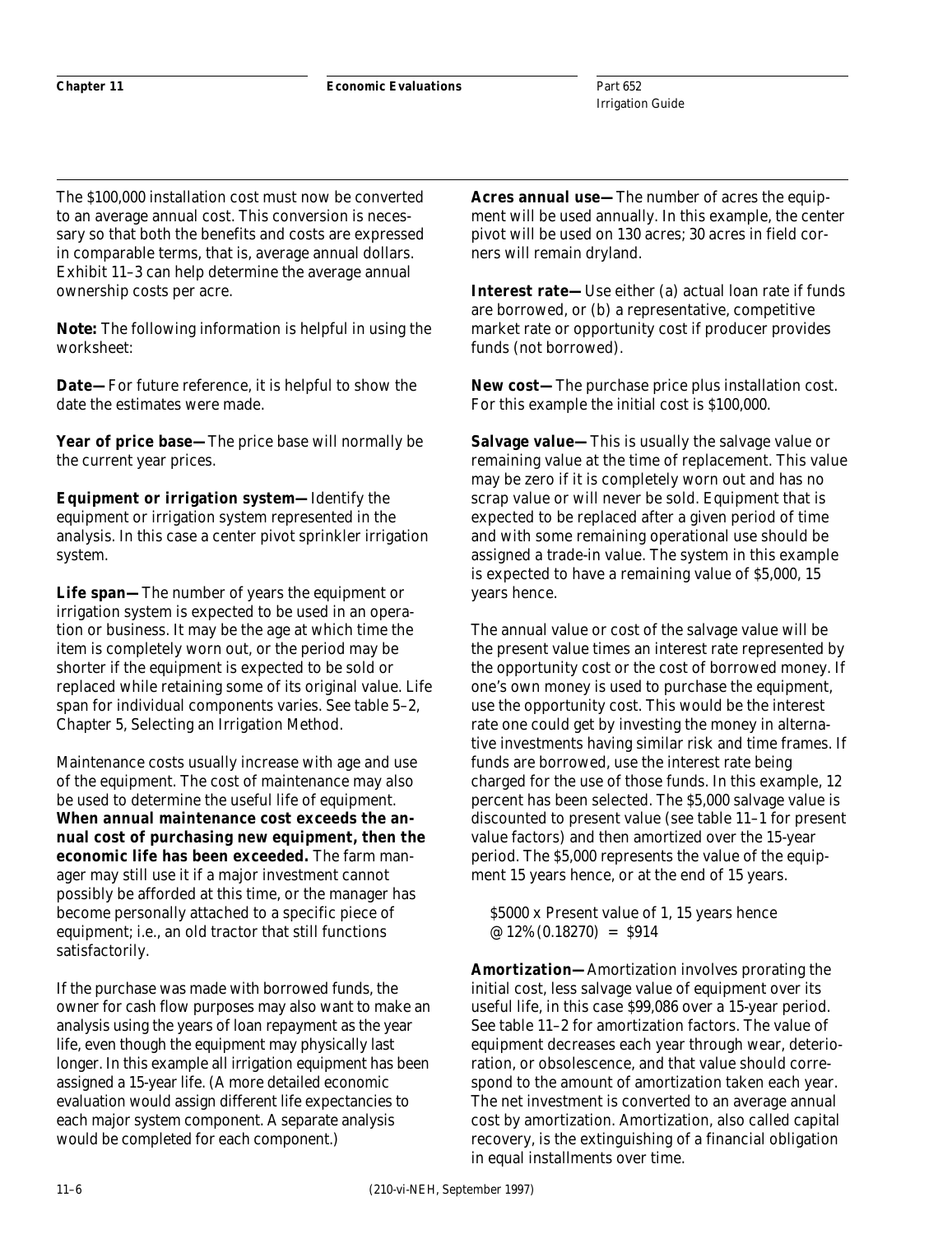Amortization, as used in this example, will convert the net capital (investment) cost into an annual cost, which also includes the interest or opportunity cost. Using an interest rate of 12 percent and a life of 15 years, find the appropriate amortization factor (0.14682) from table 11–2 or an average annual cost table. The present value of a salvage value 15 years

hence (in this example,  $$5,000 \times 0.18270 = $914$ ) is subtracted from the investment cost (in this example, \$100,000 – \$914 = \$99,086). The factor 0.14682 times  $$99,086 = $14,548$ . The \$14,548 is the average annual cost of ownership associated with the amortization of the irrigation equipment over the life span of the equipment.

Table 11-1 Present value factors for single payment

| <b>Borrowing</b><br>interest<br>$(\%)$ |                |        |                  |                 | Cost factors at various expected years of loan - |                  |                  |                  |
|----------------------------------------|----------------|--------|------------------|-----------------|--------------------------------------------------|------------------|------------------|------------------|
|                                        | $6 \text{ yr}$ | 8 yr   | 10 <sub>yr</sub> | $12 \text{ yr}$ | $15 \text{ yr}$                                  | 18 <sub>yr</sub> | 20 <sub>yr</sub> | 25 <sub>yr</sub> |
| 7.0                                    | .66634         | .58201 | .50835           | .44401          | .36245                                           | .29586           | .25842           | .18425           |
| 8.0                                    | .63017         | .54027 | .46319           | .39711          | .31524                                           | .25025           | .21455           | .14602           |
| 9.0                                    | .59627         | .50187 | .42241           | .35553          | .27454                                           | .21199           | .17843           | .11597           |
| 10.0                                   | .56447         | .46651 | .38554           | .31863          | .23939                                           | .17986           | .14864           | .09230           |
| 11.0                                   | .53464         | .43393 | .35218           | .28584          | .20900                                           | .15282           | .12403           | .07361           |
| 12.0                                   | .50663         | .40388 | .32197           | .25668          | .18270                                           | .13004           | .10367           | .05882           |
| 13.0                                   | .48032         | .37616 | .29459           | .23071          | .15989                                           | .11081           | .08678           | .04710           |
| 14.0                                   | .45559         | .35056 | .26974           | .20756          | .14010                                           | .09456           | .07276           | .03779           |
| 15.0                                   | .43233         | .32690 | .24718           | .18691          | .12289                                           | .08081           | .06110           | .02038           |

## **Table 11–2** Cost factors (amortization)

| <b>Borrowing</b><br>interest<br>$(\%)$ |                |                   |                  | Cost factors at various expected years of loan - |                  |                  |                  |                  |
|----------------------------------------|----------------|-------------------|------------------|--------------------------------------------------|------------------|------------------|------------------|------------------|
|                                        | $6 \text{ yr}$ | $8 \,\mathrm{yr}$ | 10 <sub>yr</sub> | $12 \text{ yr}$                                  | 15 <sub>yr</sub> | 18 <sub>yr</sub> | 20 <sub>yr</sub> | 25 <sub>yr</sub> |
| 7.0                                    | .20980         | .16747            | .14238           | .12590                                           | .10978           | .09941           | .09439           | .08581           |
| 8.0                                    | .21632         | .17401            | .14903           | .13270                                           | .11683           | .10670           | .10185           | .09368           |
| 9.0                                    | .22292         | .18067            | .15582           | .13965                                           | .12406           | .11421           | .10955           | .10181           |
| 10.0                                   | .22961         | .18744            | .16275           | .14676                                           | .13147           | .12193           | .11746           | .11017           |
| 11.0                                   | .23638         | .19432            | .16980           | .15403                                           | .13907           | .12984           | .12558           | .11874           |
| 12.0                                   | .24323         | .20130            | .17698           | .16144                                           | .14682           | .13794           | .13388           | .12750           |
| 13.0                                   | .25015         | .20839            | .18429           | .16899                                           | .15474           | .14620           | .14235           | .13643           |
| 14.0                                   | .25716         | .21557            | .19171           | .17667                                           | .16281           | .15462           | .15099           | .14550           |
| 15.0                                   | .26424         | .22285            | .19925           | .18448                                           | .17102           | .16319           | .15976           | .15470           |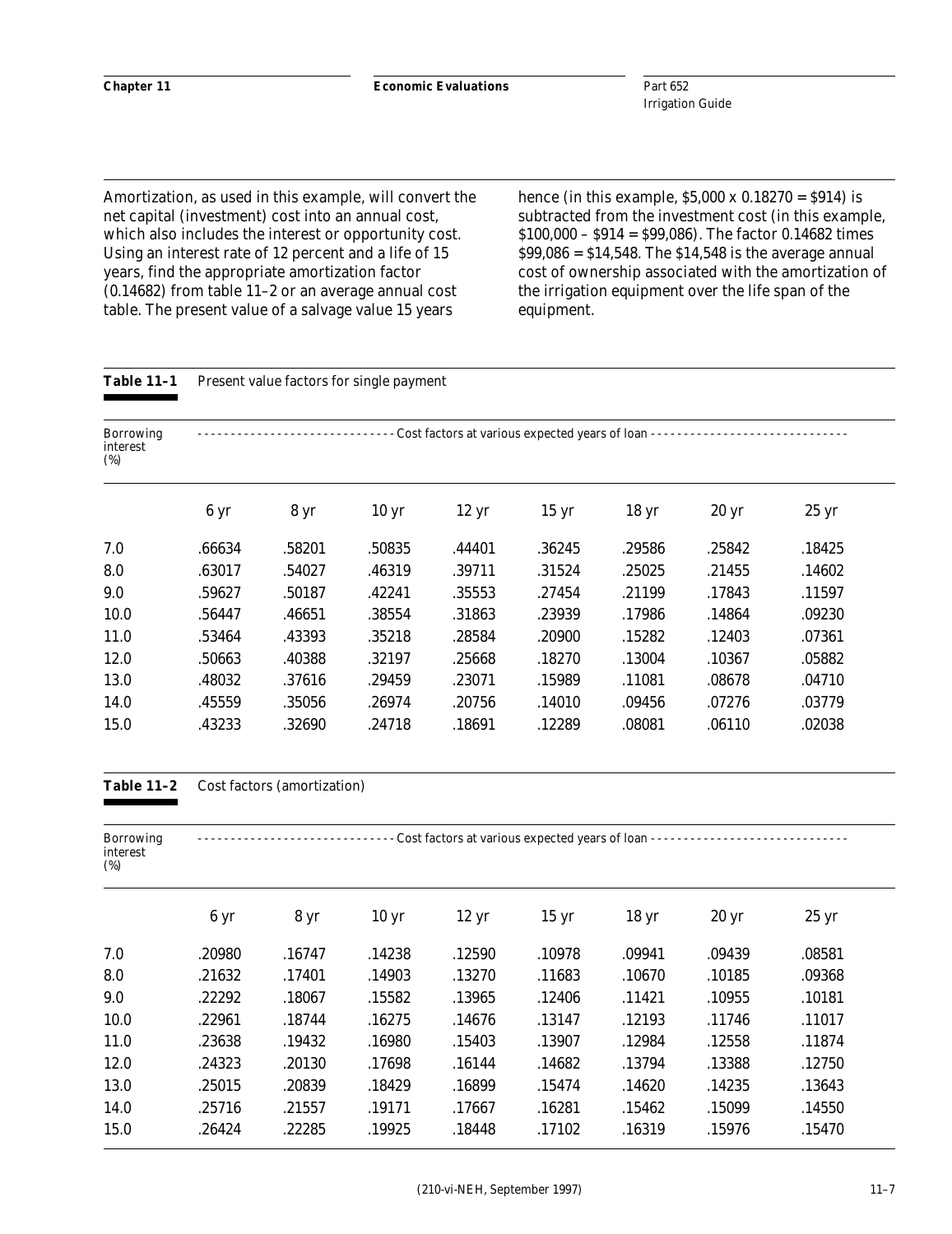**Chapter 11 Economic Evaluations**

Part 652 Irrigation Guide

**Interest costs—**When capitol is borrowed to make the initial purchase, interest cost is a fixed cost. However, unlike amortization, interest or opportunity cost varies with the size of the initial obligation without consideration of salvage value. Purchasing irrigation equipment ties up capital (money); therefore, it has an opportunity cost. This opportunity cost is the interest cost. If a farmer purchases a sprinkler irrigation system for a farm and finances through the owner or bank on a contract, he/she agrees to repay the principal amount in a certain number of years. In addition to the repayment of the principal, the borrower must also pay an interest charge each year. Borrowed capitol is often repaid in a time period less than the life span of equipment and materials purchased. Farm decisionmakers can choose to use this shorter time period to amortize the initial investment, recognizing salvage value at the end of the amortized period could be substantial. However, money is still tied up in the irrigation equipment, and opportunity cost (interest) still applies.

**Taxes—**Some states levee a property tax on equipment or farm machinery. In this example taxes were assumed to be \$2,000 per year.

**Insurance—**This is an annual charge to cover the loss of equipment from fire, theft, windstorm, or any liability coverage. It is estimated to be \$2,000 per year in this example.

**Standby (fixed) charges for electricity—**Providing electrical power availability is generally passed on as a fixed cost. Standby charges are paid even if the irrigation system is not used. In this example the standby charge was \$24.84 per acre or \$3,230 per year. These charges set by the electric utility company are payable every year. In some areas standby charges are called demand charges.

**Ownership cost per year—**This is the sum of the annual ownership costs of the irrigation system. In this example it is \$21,278.

**Ownership cost per acre—This is the total annual** ownership cost prorated over the number of acres the system is benefiting. In this example the system is benefiting 130 acres, so the annual ownership cost is \$21,278 divided by 130 acres, or \$168 per acre.

Most of the ownership costs have now been accounted for and determined to be \$168 per acre per year. Total annual costs consist of ownership (fixed) costs and operating (variable) costs. With the total annual costs known, it can be compared to the total annual benefits. Notice the break even cost is now \$168 per acre greater than before the irrigation system was installed. This difference can only be recovered by increased outputs (plant yield or biomass) or reduced inputs (labor, tillage).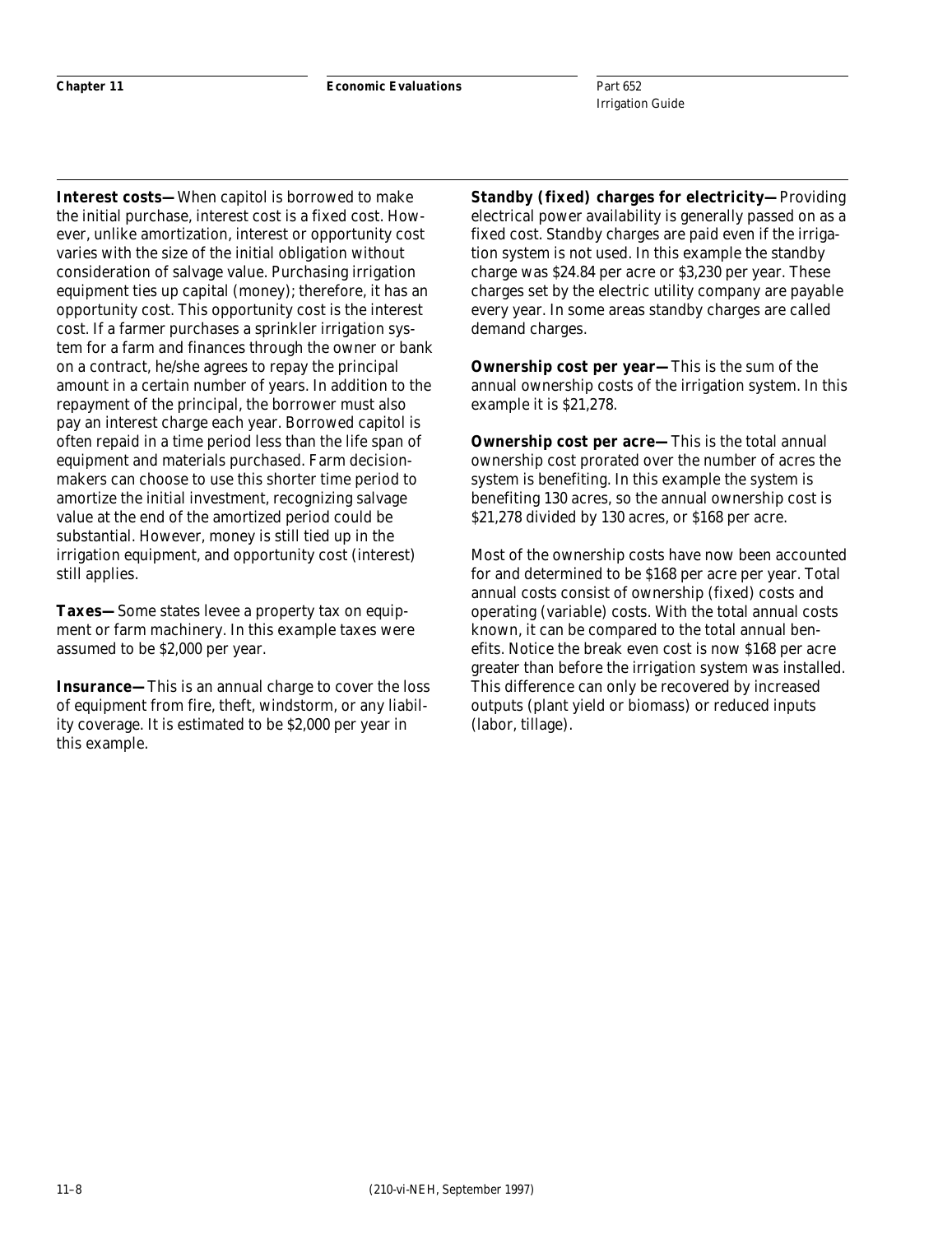**Chapter 11 Economic Evaluations**

Part 652 Irrigation Guide

**Exhibit 11–3** Increased ownership cost worksheet (see text for explanation of terms)

| $Crop \_\_$ Corn       |                                         |                                                                               |           |                                                                                                                             |
|------------------------|-----------------------------------------|-------------------------------------------------------------------------------|-----------|-----------------------------------------------------------------------------------------------------------------------------|
|                        |                                         | Equipment or irrigation system ______Center pivot sprinkler irrigation system |           |                                                                                                                             |
|                        |                                         |                                                                               |           | Life span $\frac{15 \text{ years}}{2\%}$ , Acres annual use $\frac{130 \text{ ac}}{2\%}$ , Interest rate $\frac{12\%}{2\%}$ |
| <b>Ownership Costs</b> |                                         |                                                                               |           |                                                                                                                             |
| New cost               |                                         |                                                                               | \$100,000 |                                                                                                                             |
| Salvage value          |                                         |                                                                               | 5,000     |                                                                                                                             |
| <b>Present value</b>   |                                         | \$5,000 at 12% for 15 years                                                   |           |                                                                                                                             |
|                        |                                         | \$5,000 x (.18270)                                                            | 914       |                                                                                                                             |
| Net investment         |                                         | $$100,000 - 914$                                                              | 99,086    |                                                                                                                             |
| Amortization           |                                         | \$99,086 @ 12% for 15 years                                                   |           |                                                                                                                             |
|                        |                                         | $$99,086 \times (.14682)$                                                     |           | \$14,548                                                                                                                    |
| <b>Taxes</b>           |                                         |                                                                               |           | 2,000                                                                                                                       |
| <b>Insurance</b>       |                                         |                                                                               |           | 2,000                                                                                                                       |
|                        | Standby (fixed) charges for electricity |                                                                               |           | 3,230                                                                                                                       |
|                        | Ownership cost per year                 |                                                                               |           | \$21,778                                                                                                                    |

1/ Date—For future reference, it is helpful to show the date the estimates were made. 2/ Year of price base—The price base is normally the current year prices.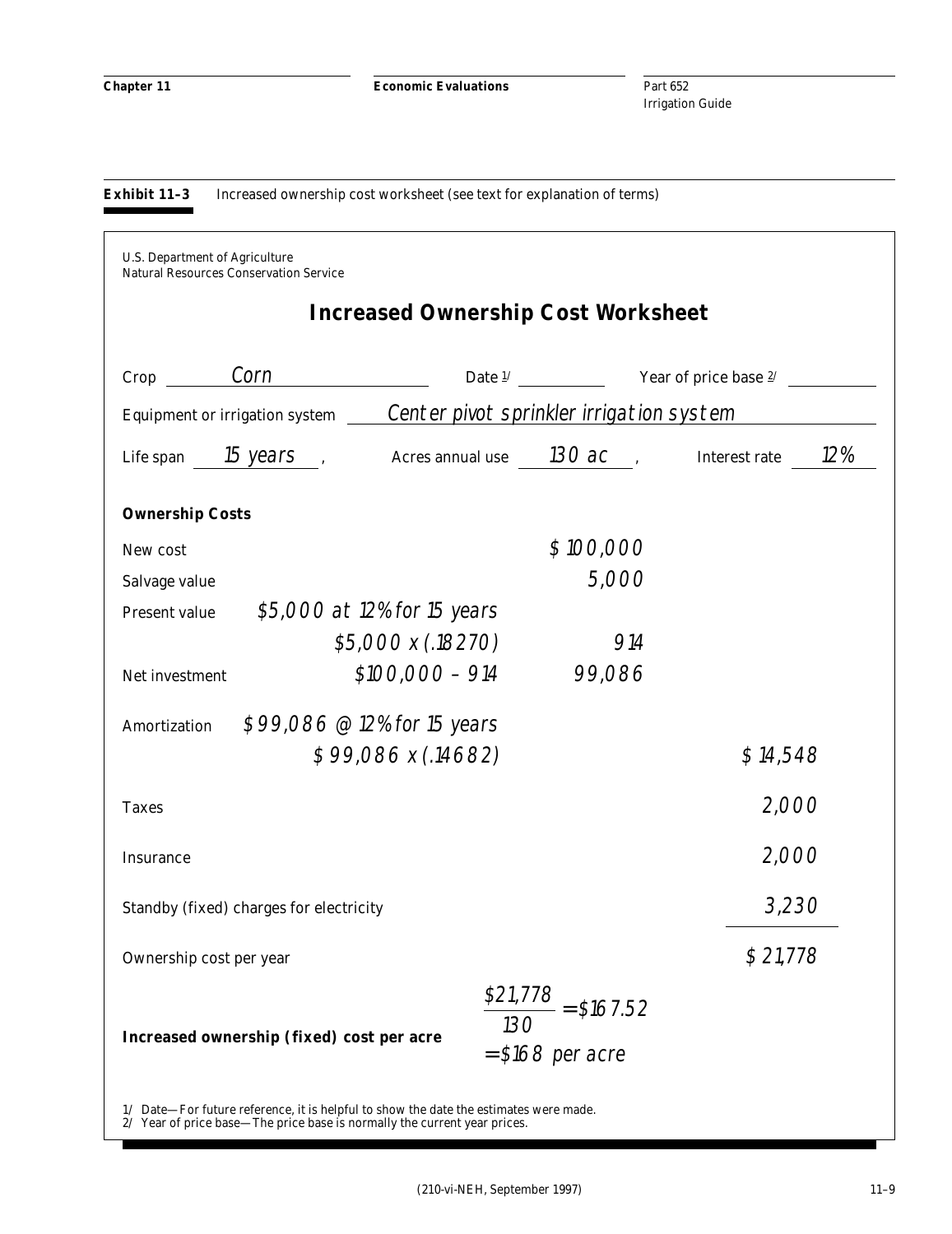# **(2) Operating (variable) costs**

In the example, operating costs of the center pivot sprinkler irrigation system and the increased corn production costs are estimated in exhibit 11–4. The format in this exhibit can help develop these costs.

| U.S. Department of Agriculture<br><b>Natural Resources Conservation Service</b>                                                                                                     |                                                                                                                                                                      |                     |                                             |
|-------------------------------------------------------------------------------------------------------------------------------------------------------------------------------------|----------------------------------------------------------------------------------------------------------------------------------------------------------------------|---------------------|---------------------------------------------|
|                                                                                                                                                                                     | <b>Increased Operating Cost Worksheet</b>                                                                                                                            |                     |                                             |
|                                                                                                                                                                                     | Crop $\frac{\text{Corn}}{\text{Orn}}$ Date $\frac{1}{\text{Orn}}$ Year of price base $\frac{2}{\text{Corn}}$                                                         |                     |                                             |
|                                                                                                                                                                                     | Irrigation system equipment Center Pivot Sprinkle Irrigation System                                                                                                  |                     |                                             |
|                                                                                                                                                                                     | Increased yield per acre (bu, ton, bale, etc.) $130$ bu                                                                                                              |                     |                                             |
| Increased operating costs                                                                                                                                                           |                                                                                                                                                                      | per acre            | Increased cost Increased cost<br>per bushel |
| at $$4.50$ per acre-inch $3/$                                                                                                                                                       | Electric power for $16$ acre inches of water applied per acre                                                                                                        | 72<br>$\mathcal{L}$ | \$0.55                                      |
| Repair and maintenance of irrigation system:<br>\$1,560 a year divided by 130 acres benefiting $\frac{3}{4}$                                                                        |                                                                                                                                                                      | 12                  | 0.09                                        |
|                                                                                                                                                                                     | Increased costs of fuel, oil, seed, fertilizer, harvest, interest, chemicals, labor,<br>water required to obtain the $\_{13}$ bushel increase in yield $\frac{3}{2}$ | 66                  | 0.51                                        |
| Total increased operating costs per acre 4/                                                                                                                                         |                                                                                                                                                                      | \$150               | \$1.15                                      |
| 2/ Year of price base—The price base is normally the current year prices.<br>3/ Field Office Technical Guide, Section I.<br>4/ This figure is used in table 11-2, section 652.1104. | 1/ Date-For future reference, it is helpful to show the date the estimates were made.                                                                                |                     |                                             |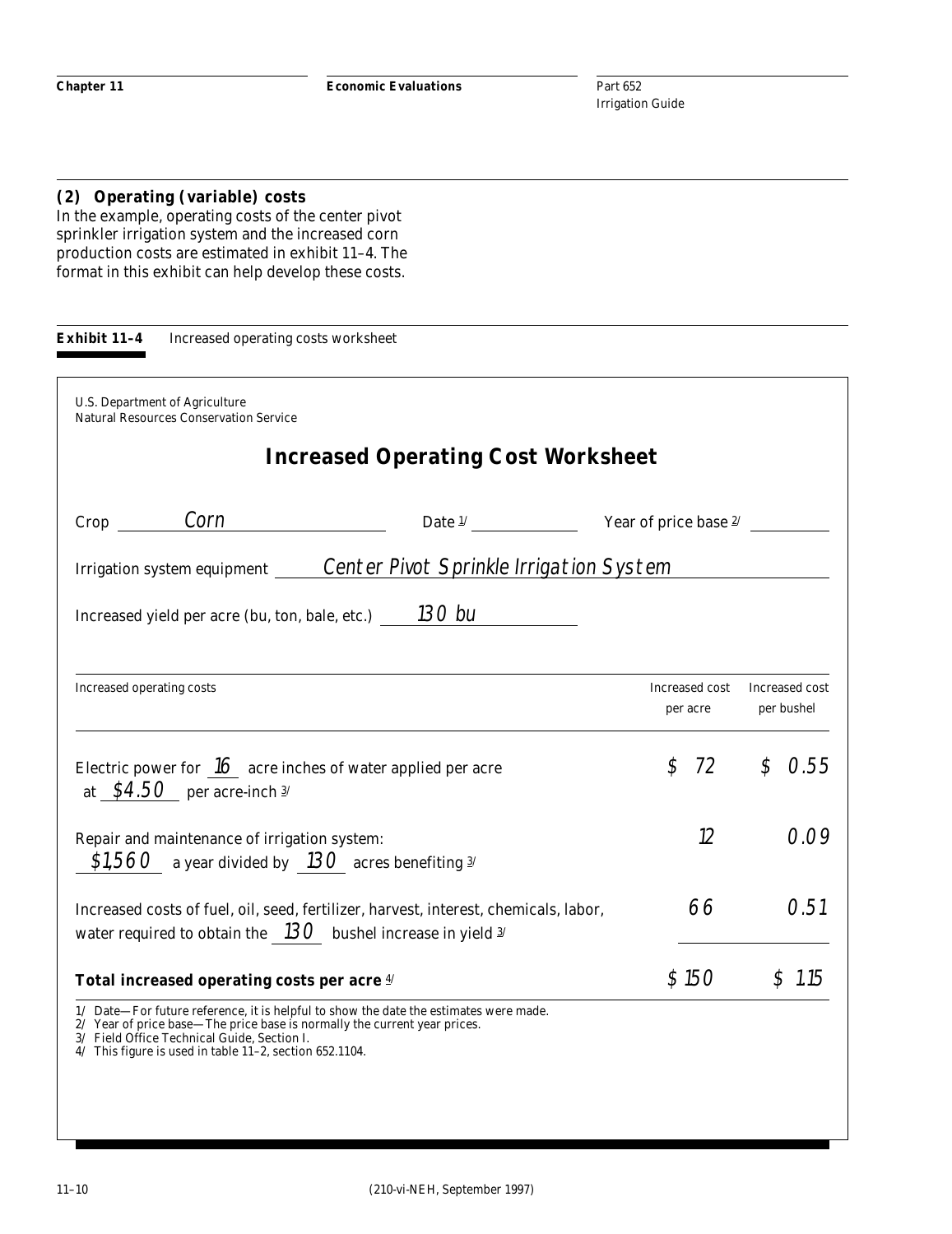# **(c) Benefit-to-cost analysis**

Basic data for a benefit-to-cost analysis has now been completed. Benefits and increased ownership and operating costs are on an average annual per acre basis and can be analyzed to determine system feasibility. Exhibit 11–5 can help put these items in perspective.

*Observation:* From the example benefit-to-cost analysis, we can conclude that the irrigation system is a good investment. The system will pay its own way and produce an additional \$29 annual income per acre. The break-even point can also be calculated. We know that the average annual increase in costs associated with the irrigation system is \$318 (\$168 + \$150) per acre. At a price of \$2.67 per bushel, it would take a 119 bushel (\$318 divided by \$2.67) per acre increase in yield, or a total yield of 159 bushels to break even. Break-even price for 170 bushel yield would be:

 $\frac{\$318}{(170-40) \text{ bu}}$ =\$2.45 per bu

| U.S. Department of Agriculture<br><b>Natural Resources Conservation Service</b>                                                      |                                                                                 |                         |                 |
|--------------------------------------------------------------------------------------------------------------------------------------|---------------------------------------------------------------------------------|-------------------------|-----------------|
|                                                                                                                                      | <b>Feasibility Worksheet</b>                                                    |                         |                 |
| Corn<br>Crop                                                                                                                         | Date $\frac{1}{2}$                                                              | Year of price base $2/$ |                 |
| Irrigation system equipment                                                                                                          | Center Pivot Sprinkle Irrigation System                                         |                         |                 |
|                                                                                                                                      |                                                                                 |                         |                 |
| Increased yield per acre (bu, ton, bale, etc.) $130$ bu                                                                              |                                                                                 |                         |                 |
|                                                                                                                                      |                                                                                 | Costs                   | <b>Benefits</b> |
| Gross value per acre of expected increase (from exhibit 11-1)<br>Average annual operating cost increase per acre (from exhibit 11-4) | Average annual ownership cost per acre of irrigation system (from exhibit 11-3) | \$168<br>150            | \$347           |
| Total average annual cost increase per acre                                                                                          |                                                                                 | \$318                   | 318             |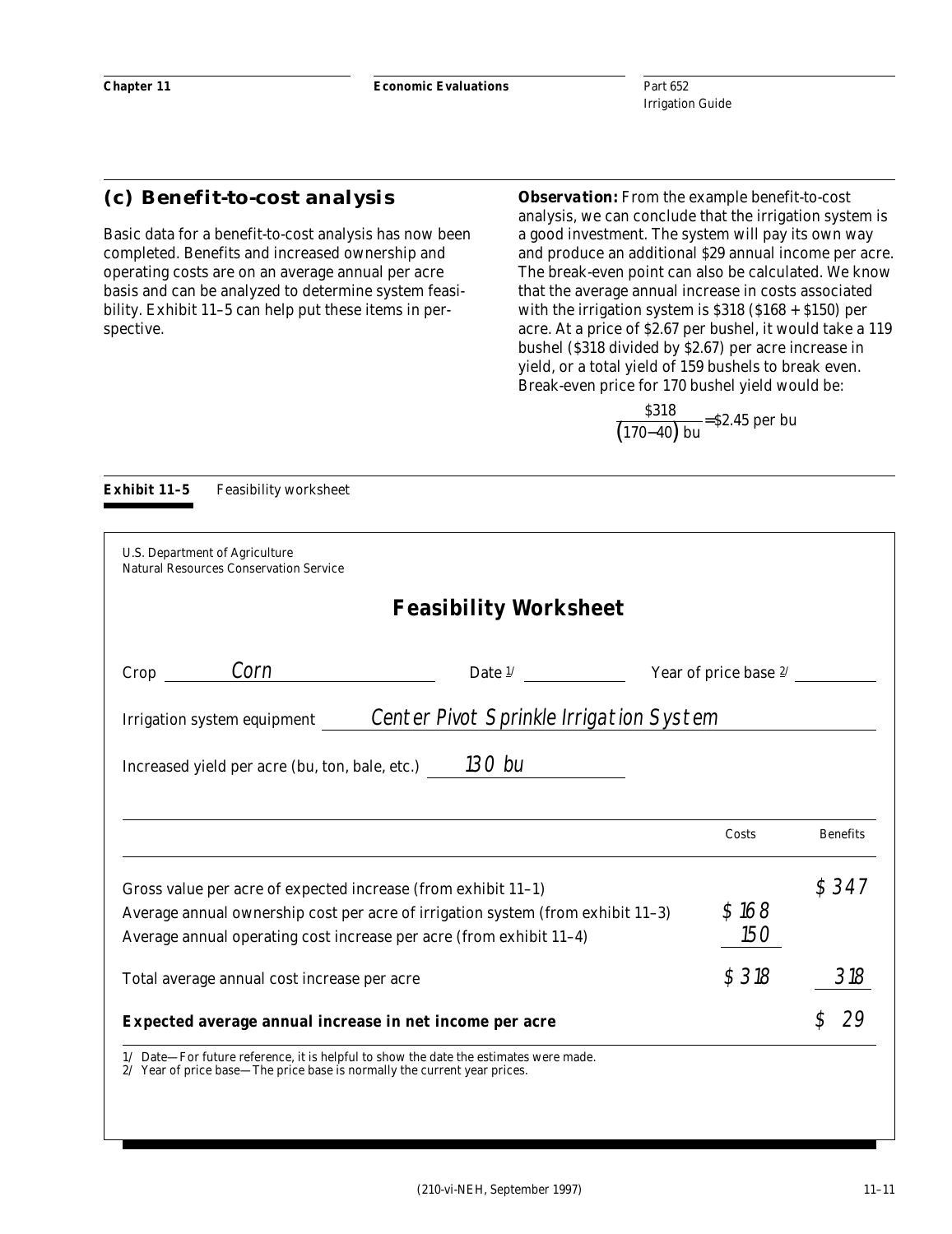The procedure used in this analysis illustrates steps that can be used to evaluate similar investments. Regardless of the system being evaluated, general procedures and principles remain the same:

- 1. Using crop budgets, identify and calculate annual gross benefits resulting from the change.
- 2. Identify and calculate increased costs on an annual basis.
- 3. Compare annual benefits to annual costs for feasibility.

Decisions made from these calculations are extremely important, and the magnitude of ownership (fixed) and operating (variable) costs in relation to the benefits is the deciding factor. They can also affect the decision to purchase, rent, or lease equipment.

Partial budgeting can be used when calculating and comparing several alternatives. With partial budgeting, only costs that change with each alternative are considered. Crop budgets prepared by university farm commodity and other specialists should always be considered.

# **652.1103 Economics of operating an existing system**

Once an irrigation system has been purchased, the decision to use it in any given year is linked closely to the variable costs. This section shows why this is true and illustrates a procedure that can be used in the analysis.

# **(a) Benefit analysis**

The process to determine the benefits of continuing to use an existing irrigation system is the same as that used for the analysis of a new system. The same format may also be used (exhibit 11–6).

*Summary:* In this example, it can be said that if irrigation takes place and anticipated benefits do occur, estimated gross benefits will be \$347 per acre. Costs incurred to obtain these gross benefits need to be determined.

| U.S. Department of Agriculture<br><b>Natural Resources Conservation Service</b> |                                                                                  |                       |
|---------------------------------------------------------------------------------|----------------------------------------------------------------------------------|-----------------------|
|                                                                                 | <b>Gross Benefits Worksheet</b>                                                  |                       |
| Corn<br>Crop                                                                    | Date $1/$                                                                        | Year of price base 2/ |
|                                                                                 | Gross value per acre of expected increase from irrigating the crop:              |                       |
|                                                                                 | 130 bu/ac yield increase x $$2.67$ per unit (bu, lb, ton, bale, etc.) = \$347.10 |                       |
| rounded to $$347$ per acre.                                                     |                                                                                  |                       |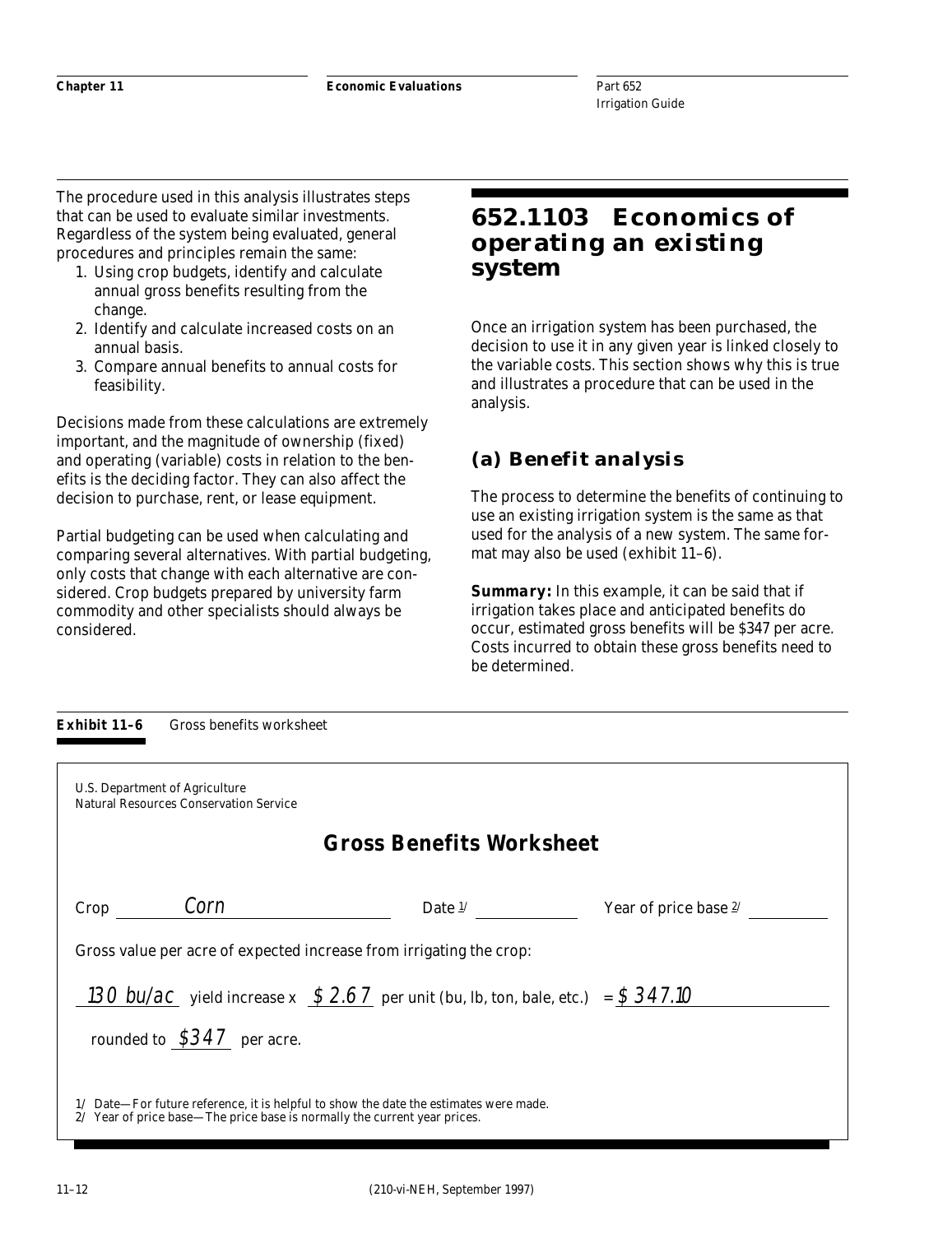# **(b) Operating costs**

Since the system is already installed and the ownership costs (\$164 per acre per year) are obligated, the decision to irrigate or not depends on the anticipated increase in income being greater than the cost of operating the system (pumping costs, repairs) plus increased costs of production (seed, fertilizer, chemicals, labor). Exhibit 11–7 may be helpful in calculating these costs.



**Exhibit 11–7** Increased operating costs worksheet

| <b>U.S. Department of Agriculture</b><br><b>Natural Resources Conservation Service</b>                                                                              |                                                                   |                            |
|---------------------------------------------------------------------------------------------------------------------------------------------------------------------|-------------------------------------------------------------------|----------------------------|
|                                                                                                                                                                     | <b>Increased Operating (Variable) Cost Worksheet</b>              |                            |
| $\mathsf{Crop} \_\_\_$ Corn                                                                                                                                         | Date $\frac{1}{2}$ $\frac{1}{2}$ Year of price base $\frac{2}{2}$ |                            |
| Irrigation system equipment Center Pivot Sprinkle Irrigation System                                                                                                 |                                                                   |                            |
| Operating costs of item:                                                                                                                                            |                                                                   | Increased cost<br>per acre |
| Electric power, $16$ acre inches of water applied at $$4.50$ per acre inch                                                                                          |                                                                   | $\mathcal{S}$<br>72        |
| Repair and maintenance of irrigation system: $$1,560$ a year divided 130 acres benefiting                                                                           |                                                                   | 12                         |
| Increased costs of fuel, oil, seed, fertilizer, harvest chemicals, labor, water, etc. required<br>to obtain the $130$ bu/ac (bu, ton, bale, etc.) increase in yield |                                                                   | 66                         |
| Increased operating (variable) costs per acre                                                                                                                       |                                                                   | \$150                      |
| 1/ Date—For future reference, it is helpful to show the date the estimates were made.<br>2/ Year of price base—The price base is normally the current year prices.  |                                                                   |                            |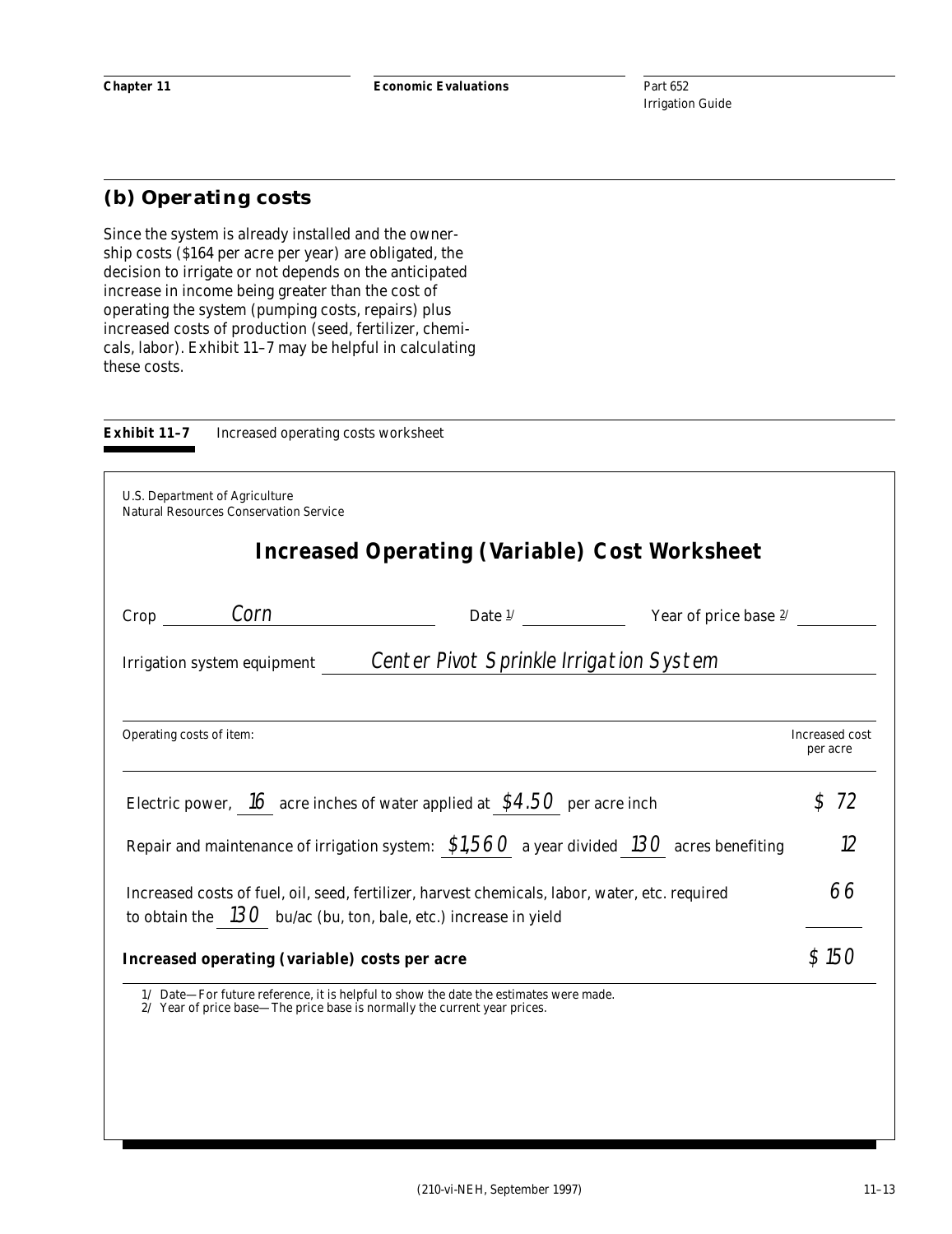# **(c) Benefit-to-cost analysis**

Irrigation should take place if additional income from the increased yield resulting from irrigating is greater than increased production costs plus the cost of operating the system. This is especially true in the short term even if additional income does not completely cover ownership costs (principle, taxes, insurance, interest). These costs will occur even when the system is setting idle. In the long term, other considerations may need to be made. Example 11–8 illustrates why one would irrigate as long as operating costs are covered. In reality, operating cost per acre will usually increase with increased yield to additional water, fertilizer weed control, and harvest costs.

*Summary:* Exhibit 11–8 shows that if the additional income will not cover the additional operating cost, it is economically feasible to leave the system idle. Once operating costs are covered, it is probably best to run the irrigation system and partly or completely recover ownership costs. Profits will be realized when additional income exceeds the sum of ownership and operating costs. Being aware of a close profit margin can stimulate farm decisionmakers to look at other areas where costs can be reduced; i.e., reduced tillage, proper irrigation scheduling, soil management practices to capture a greater portion of rainfall during the growing season. In this example, operating costs were kept constant. In reality, the cost of producing additional yield can increase, such as using additional seed and applying more fertilizer and water. Improved water management can also increase.

| <b>Exhibit 11-8</b>    |                               | Benefit-to-cost analysis |                            |                     |                                                                                       |
|------------------------|-------------------------------|--------------------------|----------------------------|---------------------|---------------------------------------------------------------------------------------|
| Increased<br>ownership | <b>Increased</b><br>operating |                          | Additional<br>yield/income | Net gain<br>or loss | <b>Notes</b>                                                                          |
| cost<br>S/ac           | cost<br>S/ac                  | $b$ u/ac                 | S/ac                       | S/ac                |                                                                                       |
| 168                    | None                          | O                        | O                          | -168                | System is idle, lose only the ownership costs.                                        |
| 168                    | 150                           | 25                       | 7                          | $-251$              | Ownership and operating costs not covered, better<br>off left as dryland.             |
| 168                    | 150                           | 50                       | 133                        | $-185$              | Covered operating costs and some ownership costs.<br>Probable better left as dryland. |
| 168                    | 150                           | 75                       | 200                        | $-118$              | Covered operating costs and some ownership cost.<br>Lose \$118/ac.                    |
| 168                    | 150                           | 100                      | 267                        | $-51$               | Covered operating costs and most ownership costs.<br>Lose only \$51/ac.               |
| 168                    | 150                           | 119                      | 318                        | 0                   | Break even, ownership, and operating costs cov-<br>ered.                              |
| 168                    | 150                           | 125                      | 334                        | $+16$               | Gain \$16/ac.                                                                         |
| 168                    | 150                           | 150                      | 400                        | +82                 | Gain \$82/ac.                                                                         |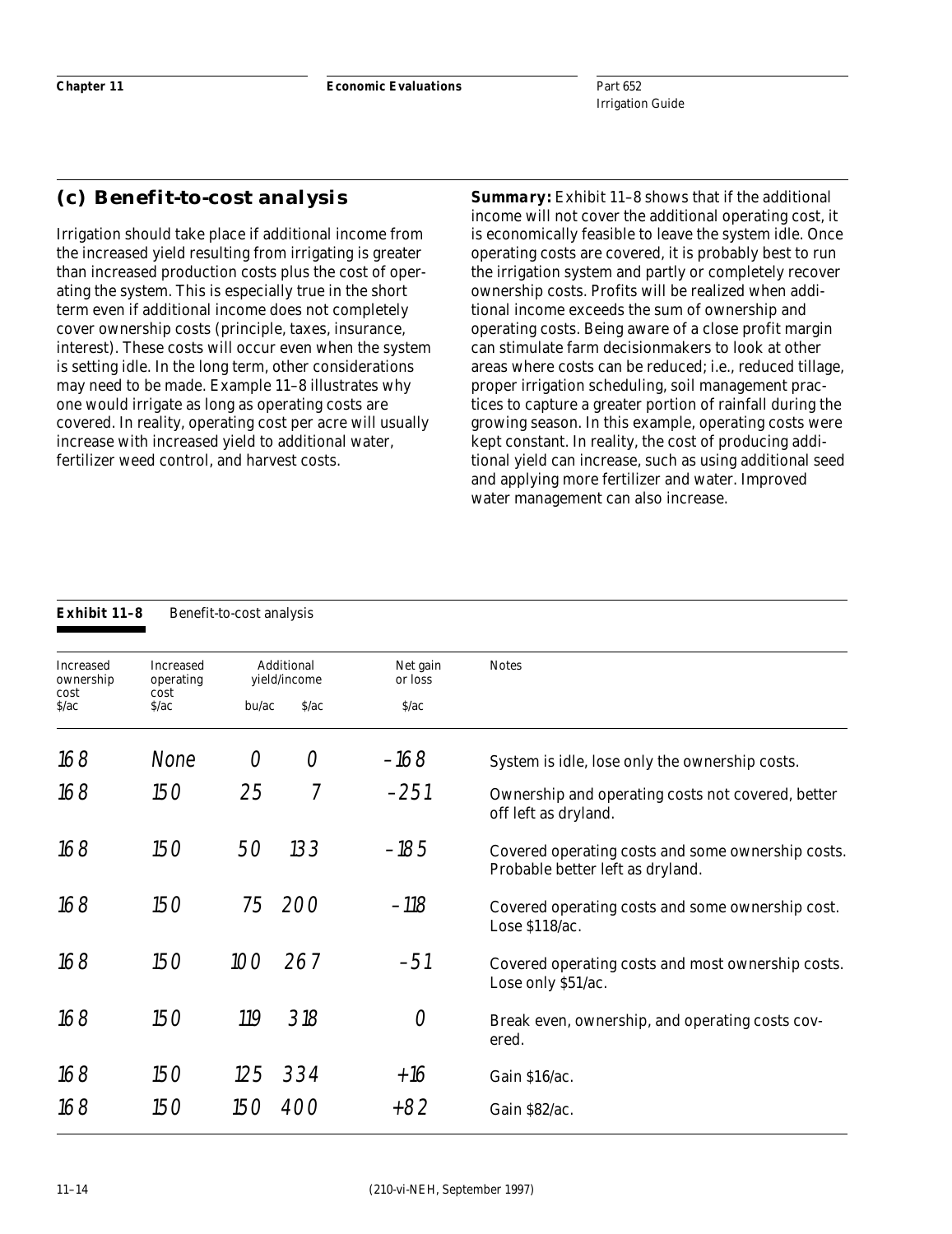# **652.1104 Maximizing net returns**

If profits are to be maximized, existing irrigation systems must be checked for operational efficiency and proper management. The management ability and desire of the operator are probably the most important factors in determining the feasibility of irrigation. Good water management is essential to realize the full benefit of irrigation. Under poor management a farmer will be paying the full cost of irrigation, but realizing only a portion of the benefits. Too often yields are reduced with poor water management (improper amount, timing, or both). A good manager seeks out answers to questions, such as *How much water should be applied to realize the greatest profit? Will the greatest profit be realized at the point of maximum yield? Will the increase in yield pay more than the expense of irrigation?* The following procedure can help answer these questions.

# **(a) Marginal cost and marginal return**

The previous analysis in this chapter has been concerned with the feasibility of investment in an irrigation system. The question analyzed was: *Should I switch from a dry cropland system to an irrigation cropland system of crop production?*

Once the question has been analyzed and answered and the irrigation system installed, the optimal amount of irrigation water to apply needs to be considered. The optimal amount of water to apply is where the marginal cost is equal to the marginal return for applying an additional 1.0 acre-inch per acre of water.

It is easiest to think in terms of increments. Each 1.0 acre-inch per acre of water applied will produce an associated increment of costs and an associated increment of dollar return. In the relevant range of production, the incremental cost will increase while the incremental return will decrease. Production should occur where the two increments are equal.

Ownership costs of existing systems are unimportant. The per increment cost (marginal cost) and what that increment produces (marginal return) are important. Increments can be per acre-inch of water applied, per pound of fertilizer applied, or per pesticide application.

The marginal cost in this example is the additional cost of irrigation incurred when an additional acreinch of water is applied. Marginal return is the additional net return resulting from the added acre-inch of water. Profits are maximized when the marginal cost is equal to the marginal return. In the example, the variable input, water, should be added in increments until the cost of adding the last increment (in this case an acre-inch of water) is equal to the net return resulting from the addition of the increment.

# **(b) Water-yield relationships**

Required in any marginal cost to marginal return economic analysis, and to continue the example analysis, is the physical output resulting from the various increments (acre-inches of irrigation water) applied. Table 11–3 shows a water-yield relationship.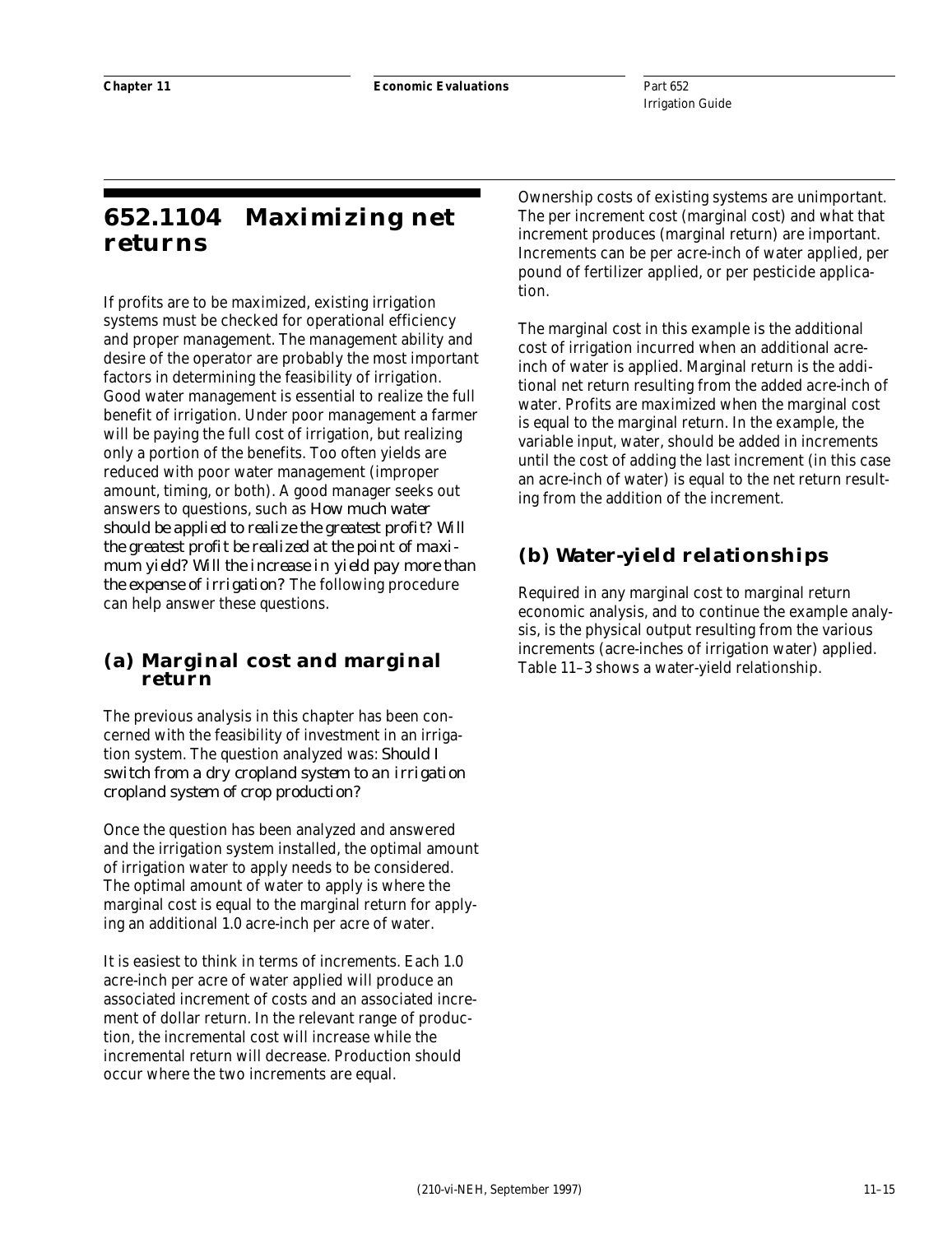#### **Table 11–3** Developing water use-yield relationship

| - - - - Total water - - - -<br>applied $1/$<br>(in) | deficit $2/$<br>(in)          | Reduction<br>in ET $3/$<br>(%) | Reduction<br>in yield $\frac{4}{3}$<br>(%) | -------- Corn ---------<br>loss 5/<br>(bu) | yield 6/<br>(bu) | net 2/<br>(in) | - - Water applied - -<br>gross $\frac{8}{3}$<br>(in) | Marginal<br>yield $\frac{9}{2}$<br>$(\text{bu}/\text{ac-in})$ |
|-----------------------------------------------------|-------------------------------|--------------------------------|--------------------------------------------|--------------------------------------------|------------------|----------------|------------------------------------------------------|---------------------------------------------------------------|
| 10                                                  | 16                            | 61.5                           | 76.9                                       | 130.8                                      | 40.0             | O              | $\overline{O}$                                       |                                                               |
| 11                                                  | 15                            | 57.7                           | 72.1                                       | 122.6                                      | 47.4             |                | 1.3                                                  | 7.4                                                           |
| 12                                                  | 14                            | 53.8                           | 67.3                                       | 114.4                                      | 55.6             | $\overline{2}$ | 2.6                                                  | 8.2                                                           |
| 13                                                  | 13                            | 50.0                           | 62.5                                       | 106.2                                      | 63.8             | 3              | 4.0                                                  | 8.2                                                           |
| 14                                                  | 12                            | 46.2                           | 57.8                                       | 98.1                                       | 71.9             | $\overline{A}$ | 5.3                                                  | 8.1                                                           |
| 15                                                  | 11                            | 42.3                           | 52.9                                       | 89.9                                       | 80.1             | 5              | 6.6                                                  | 8.2                                                           |
| 16                                                  | 10                            | 38.5                           | 48.1                                       | 81.7                                       | 88.3             | 6              | 8.0                                                  | 8.2                                                           |
| 17                                                  | 9                             | 34.6                           | 43.3                                       | 73.6                                       | 96.4             | $\overline{7}$ | 9.3                                                  | 8.1                                                           |
| 18                                                  | 8                             | 30.8                           | 38.5                                       | 65.4                                       | 104.6            | 8              | 10.6                                                 | 8.2                                                           |
| 19                                                  | $\overline{7}$                | 26.9                           | 33.7                                       | 57.2                                       | 112.8            | 9              | 12.0                                                 | 8.2                                                           |
| 20                                                  | 6                             | 23.7                           | 28.8                                       | 49.0                                       | 121.O            | 10             | 13.3                                                 | 8.2                                                           |
| 21                                                  | 5                             | 19.2                           | 24.0                                       | 40.9                                       | 129.1            | 11             | 14.6                                                 | 8.1                                                           |
| 22                                                  | $\ensuremath{\mathnormal{4}}$ | 15.4                           | 19.2                                       | 32.7                                       | 137.3            | 12             | 16.0                                                 | 8.2                                                           |
| 23                                                  | 3                             | 11.5                           | 14.4                                       | 24.5                                       | 145.5            | 13             | 17.3                                                 | 8.2                                                           |
| 24                                                  | $\overline{2}$                | 7.7                            | 9.6                                        | 16.3                                       | 153.7            | 14             | 18.6                                                 | 8.2                                                           |
| 25                                                  | $\overline{\mathfrak{c}}$     | 3.8                            | 4.8                                        | 8.2                                        | 161.8            | 15             | 20.0                                                 | 8.1                                                           |
| 26                                                  | O                             | $\overline{O}$                 | $\bigcirc$                                 | $\bigcirc$                                 | 170.0            | 16             | 21.3                                                 | 8.2                                                           |
| 27                                                  | 0                             | $\overline{2}$                 | $2.5 \frac{10}{1}$                         | 4.3                                        | 165.7            | 17             | 22.7                                                 | $-4.3$                                                        |
| 28                                                  | O                             | $\overline{A}$                 | 5.0                                        | 8.5                                        | 161.5            | 18             | 24.0                                                 | $-8.5$                                                        |
| 29                                                  | O                             | 6                              | 7.5                                        | 12.7                                       | 157.2            | 19             | 25.3                                                 | $-12.8$                                                       |
| 30                                                  | $\bigcirc$                    | 8                              | 10.0                                       | 17.O                                       | 153.0            | 20             | 26.7                                                 | $-17.0$                                                       |

1/ Normal rainfall at this site is 19.3 inches. Approximately 10 inches is considered available for plant use most years. 1-inch increments are added to this base.

2/ The annual potential evapotranspiration (ET) value for this crop, at this location, is 26 inches net. This column lists the average annual shortage.

3/ ET deficit divided by 26 inches net ET requirement x 100 = percentage reduction in ET. Reduction in yield because of overapplication of water based on limited research and field observation. Actual yield reduction depends on climate, soils, residual soil moisture, and cropping history.

4/ Percent reduction x 1.25. From Food and Agricultural Organization Irrigation and Drainage Paper No. 33—Yield Response to Water or Analysis of Land Treatment Practices for Water Conservation, published in the proceedings of the National Workshop on Planning and Management of Water Conservation Systems in the Great Plains States, October 21-25, 1985, Midwest National Technical Center, Natural Resources Conservation Service, Lincoln, NE.

5/ Percent reduction in yield x 170 (170 is assumed to be the average potential yield in this area).

6/ Maximum yield – loss in bushels. Use actual yield (i.e., 40 bu) if available and adjust subsequent values. In this example, assumed yield increase versus water applied function is approximately 8 bu/ac for each 1 ac-in water applied, with a maximum yield of 170 bu/ac.

7/ Net acre inches of irrigation water supplied at 75 percent irrigation application efficiency.

8/ Gross acre-inches of irrigation water applied.

Marginal occurs at approximately half the rate as does a corresponding moisture deficit. For this reason, growers often schedule irrigations on the wet side of optimum. There is about half the risk of adversely affecting yields.

10/ On the average, a reduction in yield occurs as additional water is applied.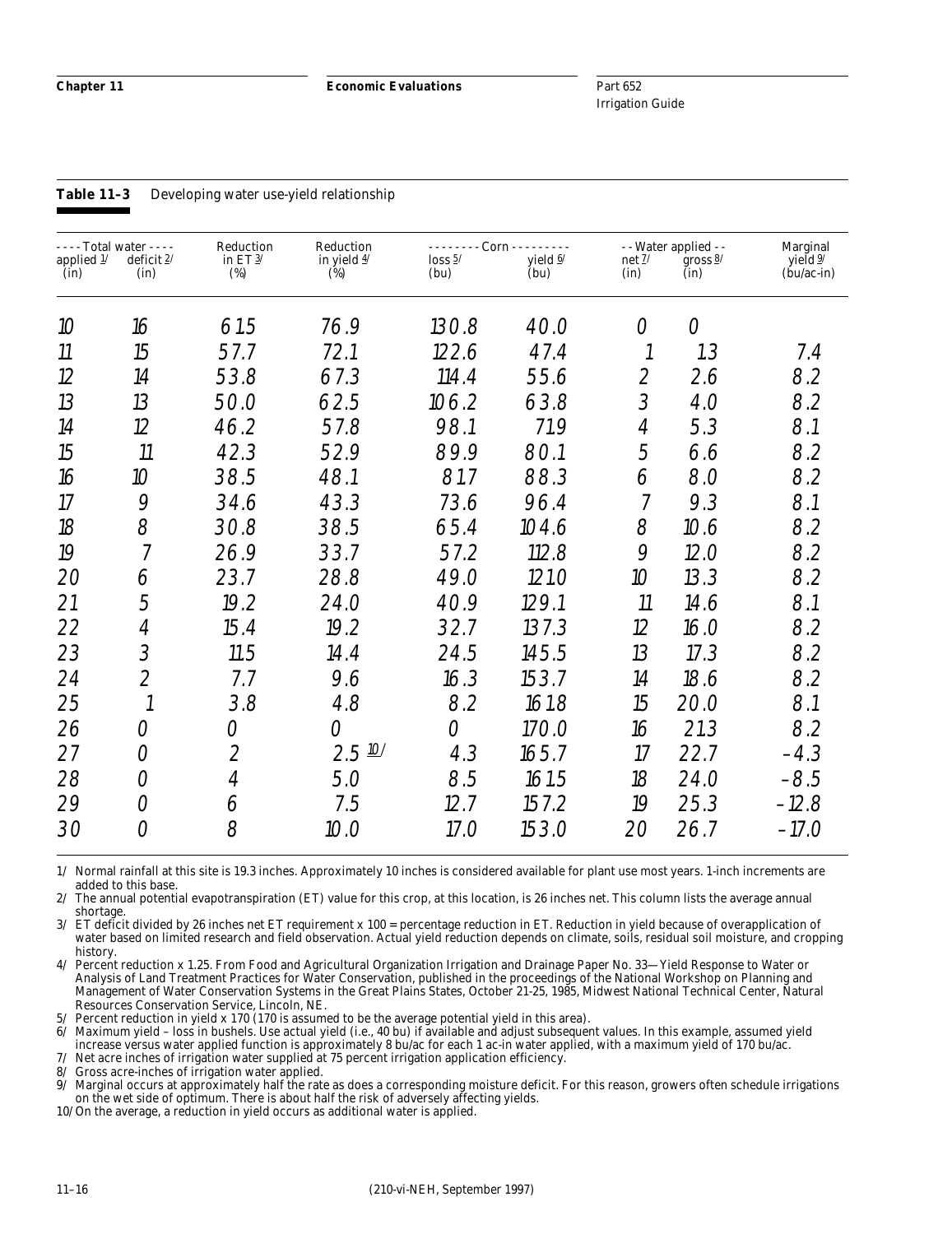# **(c) Production function**

Once the yield data (output) are developed for each increment of the variable input (water), a total production curve can be developed. Product yield versus water applied for the example farm is plotted as figure 11–1. From this production curve we can also develop the relationship between the marginal cost and marginal return to determine at what level of water application the profits will be maximized (table 11–4).

The first example demonstrated the gross decision process for whether to irrigate. Also important is an incremental decision regarding what is the economic effect per increment of input. In this case once irrigation is chosen, a decision must be made on how much water is applied. The information in table 11–4 is based on:

Corn @  $$2.67$  per bushel –  $$150$  per acre  $\div 130$ bushel per acre (variable or increased cost per total increased yield) = \$1.15. (From exhibit 11– 4, \$150 per acre is the increased variable cost to produce 130 bushels per acre of corn.) Net income for the 130 bu/ac increase =  $$2.67 - $1.15$ . Marginal cost - marginal return analysis is an analysis of affects created by adding increments of input—in this example, 1 acre-inch per acre of water. It is a separate process, and not a part of other cost to benefit analysis.

From table 11–4, we see that each time 1 net inch of water is applied, the cost is increased \$6.00. We also see that each inch of water, from 1 through 16, increases the net return by \$12 to \$13. This example as presented uses the same increased costs as additional water is applied. In reality, costs increase as yield increases because of additional seed, fertilizer, harvesting, trucking, and storage. Often when water is purchased from an irrigation organization, water costs increase as additional water is applied above a basic rate. **To know what each increment of water applied is costing and buying is necessary.**

*Summary:* Under the conditions set forth in this example profits will be maximized at the application rate of 16 inches net, or 20 inches gross, irrigation water applied. Even if the water and its application were free, it would not be rational to apply more than 16 inches. One can also see that if there is a change in the cost of water and its application or in the price of corn, or both, this relationship shifts and thus a change occurs at the point where profits are maximized.

One of the dangers of an analysis of this type is that assumptions need to be made concerning costs and returns of the enterprise. Anytime a change occurs in the costs or prices, the cost-price relationship changes and a new point of profit maximization is established. The procedure, however, should be useful regardless of the relationships and assumptions that exist.

*Note:* Marginal cost - marginal return analysis does not apply when growing crops where quality of the product is more important than yield. Providing adequate irrigation water at critical growth periods is paramount for desirable product quality, such as for fresh vegetables, potatoes, melons, berries, fruits, and sweet corn. Reduced or even increased water application without knowing what the result is can mean potential total crop failure; i.e., unable to produce and sell an acceptable quality product. Other local needs, such as frost protection, temperature control, chemigation, and seed germination, may require additional water over that necessary for desirable crop production. For annual crops, such as truck crops, a marginal cost - marginal return analysis can be done, but by using planted acreage as the variable where the product yield is held constant. With most truck crops, adequate soil moisture for the full growing season must be available to obtain desirable yield and product quality. Good water management is where applied water can serve two purposes—crop cooling and crop water needs. However, this may not always be the case. For example, frost protection typically occurs when winter carryover soil moisture is high and crop evapotranspiration has not started yet.

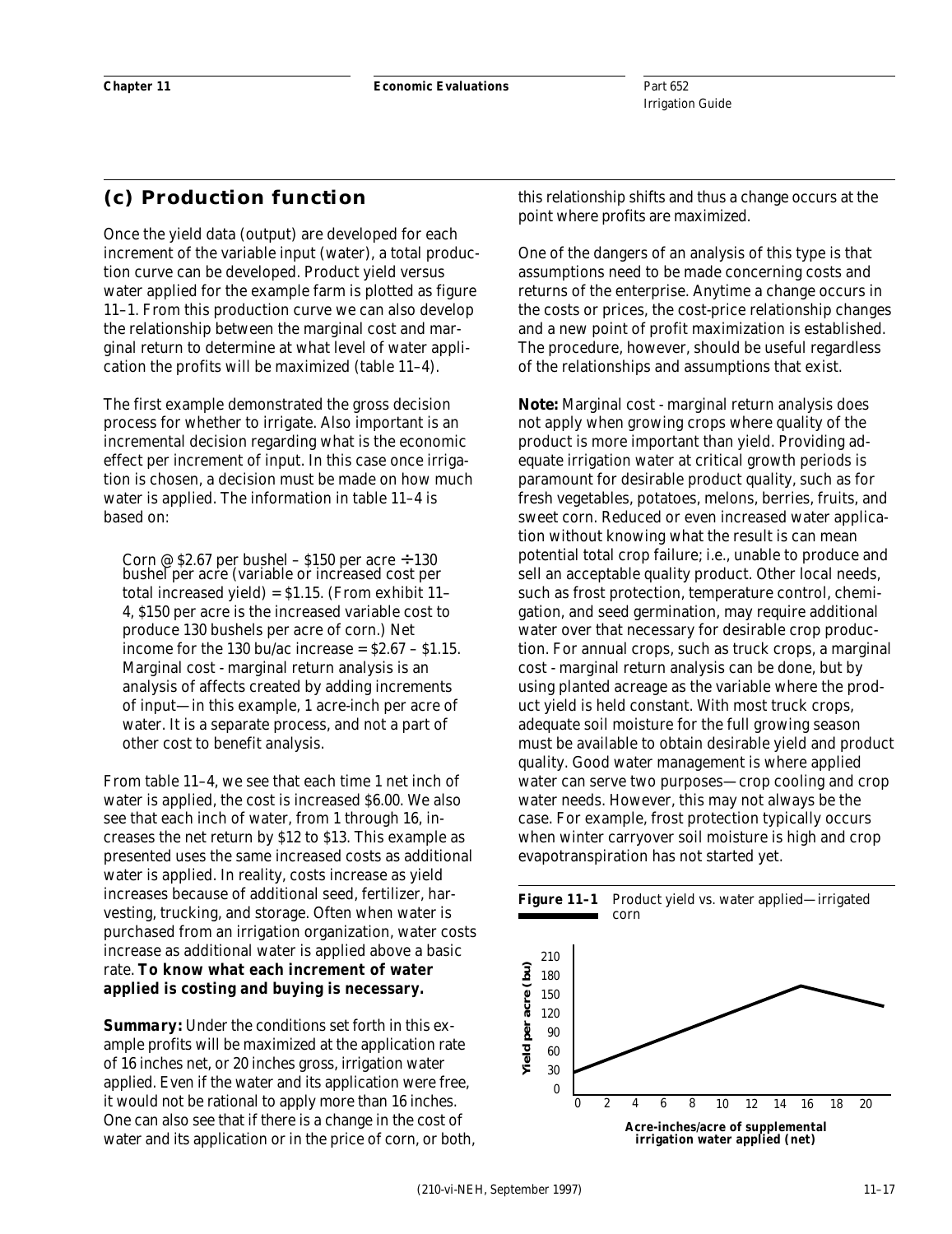**Chapter 11 Economic Evaluations**

Part 652 Irrigation Guide

| gross<br>$(ac-in)$ | - - Water applied $1/$ - - -<br>net<br>$(ac-in)$ | Total<br>yield $2/$<br>(bu/ac) | Change<br>in yield $\frac{3}{2}$<br>(bu/ac) | Incremental<br>change $4/$<br>$(ac-in)$ | Water<br>$\cos t \frac{5}{3}$ | Returns above<br>variable costs 6/ |  |
|--------------------|--------------------------------------------------|--------------------------------|---------------------------------------------|-----------------------------------------|-------------------------------|------------------------------------|--|
| O                  | 0                                                | 40.01                          |                                             |                                         |                               |                                    |  |
| 1.3                | $\mathcal{I}$                                    | 47.4                           | 7.4                                         |                                         | \$6.00                        | \$11.25                            |  |
| 2.6                | $\overline{2}$                                   | 55.6                           | 8.2                                         |                                         | 6.00                          | 12.46                              |  |
| 4.0                | 3                                                | 63.8                           | 8.2                                         |                                         | 6.00                          | 12.46                              |  |
| 5.3                | $\ensuremath{\mathnormal{4}}$                    | 71.8                           | 8.1                                         |                                         | 6.00                          | 12.31                              |  |
| 6.6                | 5                                                | 80.1                           | 8.2                                         |                                         | 6.00                          | 12.46                              |  |
| 8.0                | 6                                                | 88.3                           | 8.2                                         |                                         | 6.00                          | 12.46                              |  |
| 9.3                | $\overline{7}$                                   | 96.4                           | 8.1                                         |                                         | 6.00                          | 12.31                              |  |
| 10.6               | 8                                                | 104.6                          | 8.2                                         |                                         | 6.00                          | 12.46                              |  |
| 12.0               | 9                                                | 112.8                          | 8.2                                         |                                         | 6.00                          | 12.46                              |  |
| 13.3               | 10 <sup>°</sup>                                  | 121.0                          | 8.2                                         |                                         | 6.00                          | 12.46                              |  |
| 14.6               | 11                                               | 129.1                          | 8.1                                         |                                         | 6.00                          | 12.31                              |  |
| 16.0               | 12                                               | 137.3                          | 8.2                                         |                                         | 6.00                          | 12.46                              |  |
| 17.3               | 13                                               | 145.5                          | 8.2                                         |                                         | 6.00                          | 12.46                              |  |
| 18.6               | 14                                               | 153.7                          | 8.2                                         |                                         | 6.00                          | 12.46                              |  |
| 20.0               | 15                                               | 161.8                          | 8.1                                         |                                         | 6.00                          | 12.31                              |  |
| 21.3               | 16                                               | 170.0                          | 8.2                                         |                                         | 6.00                          | 12.46B                             |  |
| 22.7               | 17                                               | 165.7                          | $-4.3$                                      |                                         | 6.00                          | $-11.48$                           |  |
| 24.0               | 18                                               | 161.5                          | $-8.5$                                      |                                         | 6.00                          | $-22.70$                           |  |
| 25.3               | 19                                               | 157.2                          | $-12.8$                                     |                                         | 6.00                          | $-34.18$                           |  |
| 26.7               | 20                                               | 153.0                          | $-17.0$                                     |                                         | 6.00                          | $-45.39$                           |  |

#### **Table 11–4** Marginal cost - marginal return relationships

1/ Gross and net inches of irrigation water applied at 75% application efficiency (from table 11–3).

2/ Corn yield at various amounts of irrigation water applied, assuming an increase of 1 acre-inch water

application represents about an 8-bushel increase in yield (from table 11–3). 3/ Change in yield divided by net inches of water applied; i.e.:

$$
46.7 - 40.0 = \frac{6.7}{1} = 6.7
$$

$$
55.2 - 40.0 = \frac{15.2}{2} = 7.6
$$

4/ Incremental change in net irrigation water applied.

5/ Cost of applying one additional acre-inch (net) of water by irrigation with an application efficiency of 75%; i.e., 1.33 ac-in x  $$4.50/ac-in = $5.99$ , use \$6.00.

6/ The additional net return resulting from applying that last acre-inch (net) of irrigation water. Increased variable costs =  $$2.67/bu - $1.15/bu = $1.52/bu$  of net income because of increase, or 7.4 bu x \$1.52/bu = \$11.25. The \$6.00 per acre-inch cost of water is included in the \$66.00 increased operating cost used in exhibit 11–7.

7/ Actual yield.

8/ Decrease in returns is the result of less than adequate irrigation scheduling on an average year.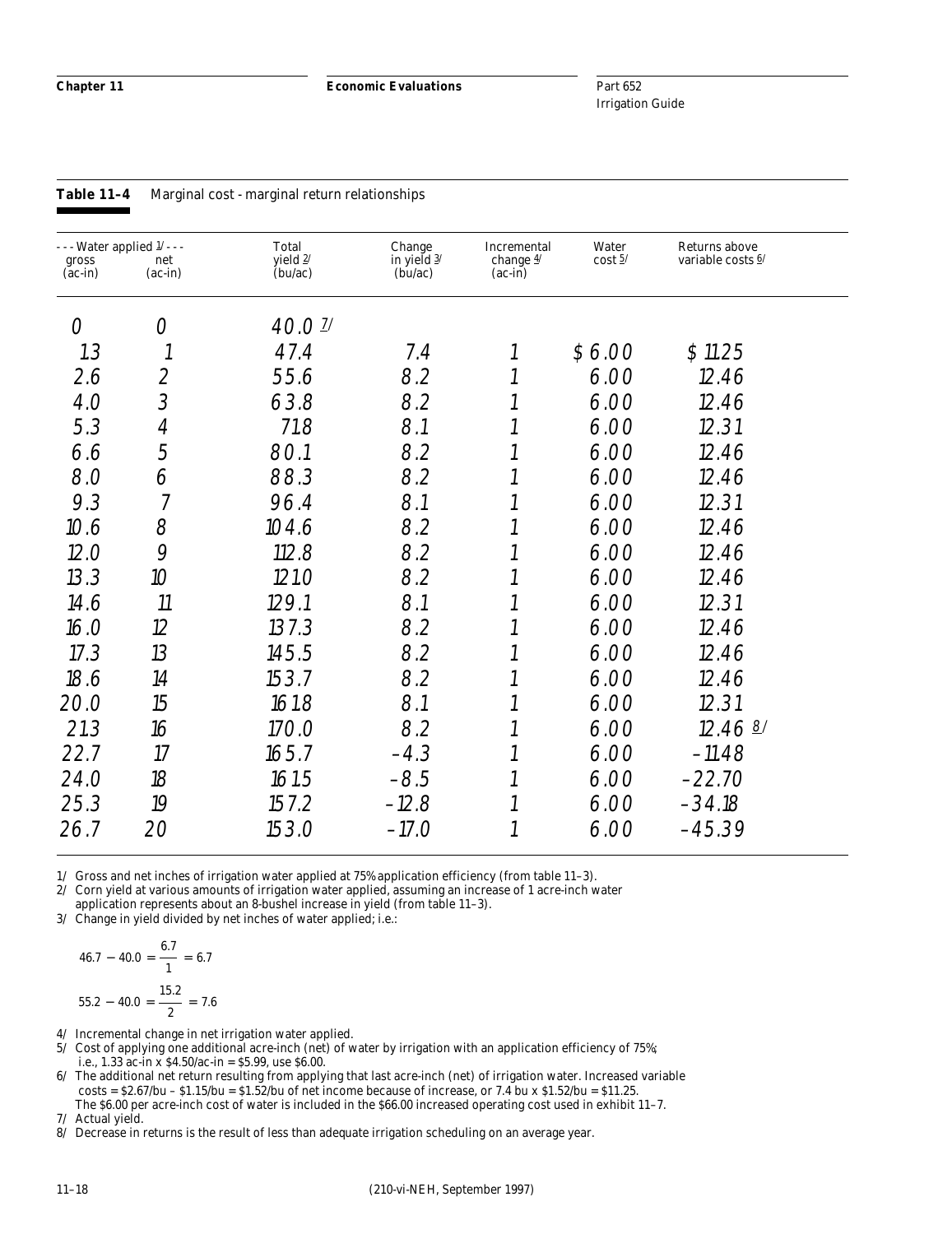A format for an example partial budget is displayed in exhibit 11–9. In this example a quick economic analysis is made to determine the feasibility of owning a combine rather than using custom services. As the example shows, owning the combine is more costly. Factors other than up front costs enter into the decision of owning a combine (or any piece of equipment) rather that fitting into the schedule of a custom service, such as the timeliness of when harvesting could be done.

| <b>Proposed Change:</b>     |         | Purchasing combine to replace custom harvesting |            |
|-----------------------------|---------|-------------------------------------------------|------------|
| <b>Additional cost (\$)</b> |         | <b>Additional income (\$)</b>                   |            |
| <b>Fixed costs:</b>         |         | None                                            |            |
| Depreciation                | \$5,000 |                                                 |            |
| <b>Interest</b>             | 1,600   |                                                 |            |
| <b>Taxes</b>                | 50      |                                                 |            |
| Insurance                   | 50      |                                                 |            |
| <b>Variable costs:</b>      |         |                                                 |            |
| Repairs                     | 800     |                                                 |            |
| Fuel, oil                   | 600     |                                                 |            |
| <b>Additional labor</b>     | 500     |                                                 |            |
| <b>Reduced income (\$)</b>  |         | <b>Reduced costs (\$)</b>                       |            |
| None                        |         | Custom combining charge                         | \$8,000    |
| (A) Total annual additional |         | (B) Total annual additional                     |            |
| costs and reduced income    | \$8,600 | income and reduced costs                        | \$8,000    |
|                             |         |                                                 | $- $8,600$ |
|                             |         | Net change in profit (B minus A)                | $-$ \$600  |

**Exhibit 11-9** Format for developing a partial budget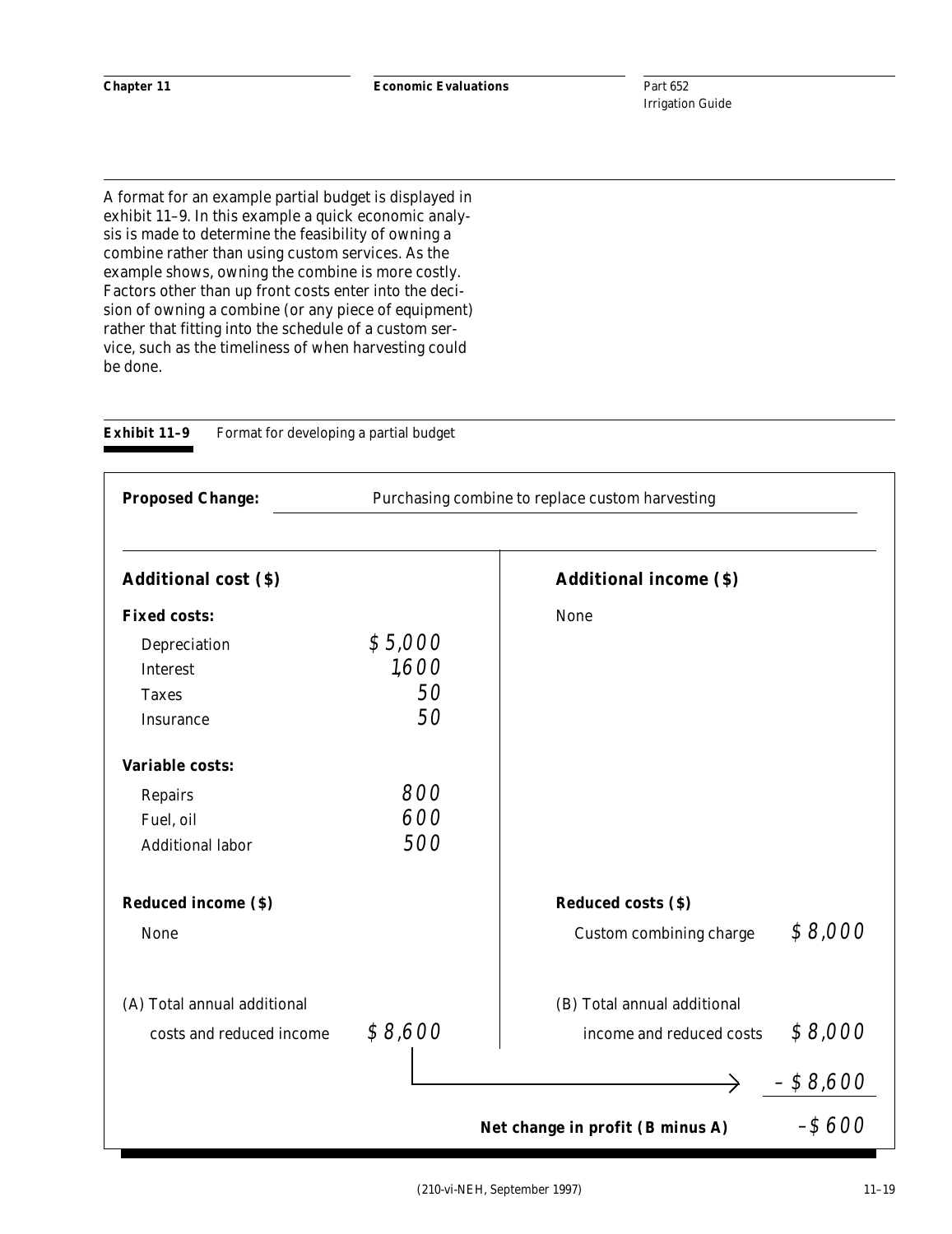# **652.1105 Pipeline installation and pumping costs evaluation**

The purchase and installation of an irrigation pipeline can be a big investment for a land user. It is an investment, the cost of which can be spread over several years covering the life of the loan or the life of the pipeline and appurtenances. Yet, too often pipeline materials are purchased and installed based only on first cost without adequate economic considerations. A good engineering design attempts to optimize materials and power costs for the expected life of the project or loan term.

The method of analysis described here includes average annual pipeline installation cost plus annual energy costs to determine the lowest annual cost for a given flow and total pumping pressure head condition. An example is the best way to demonstrate the process (example 11–1). Electric energy is used to demonstrate this process in this example. The process is the same for any type energy fuel used since the basis for pumping costs comparison is dollars.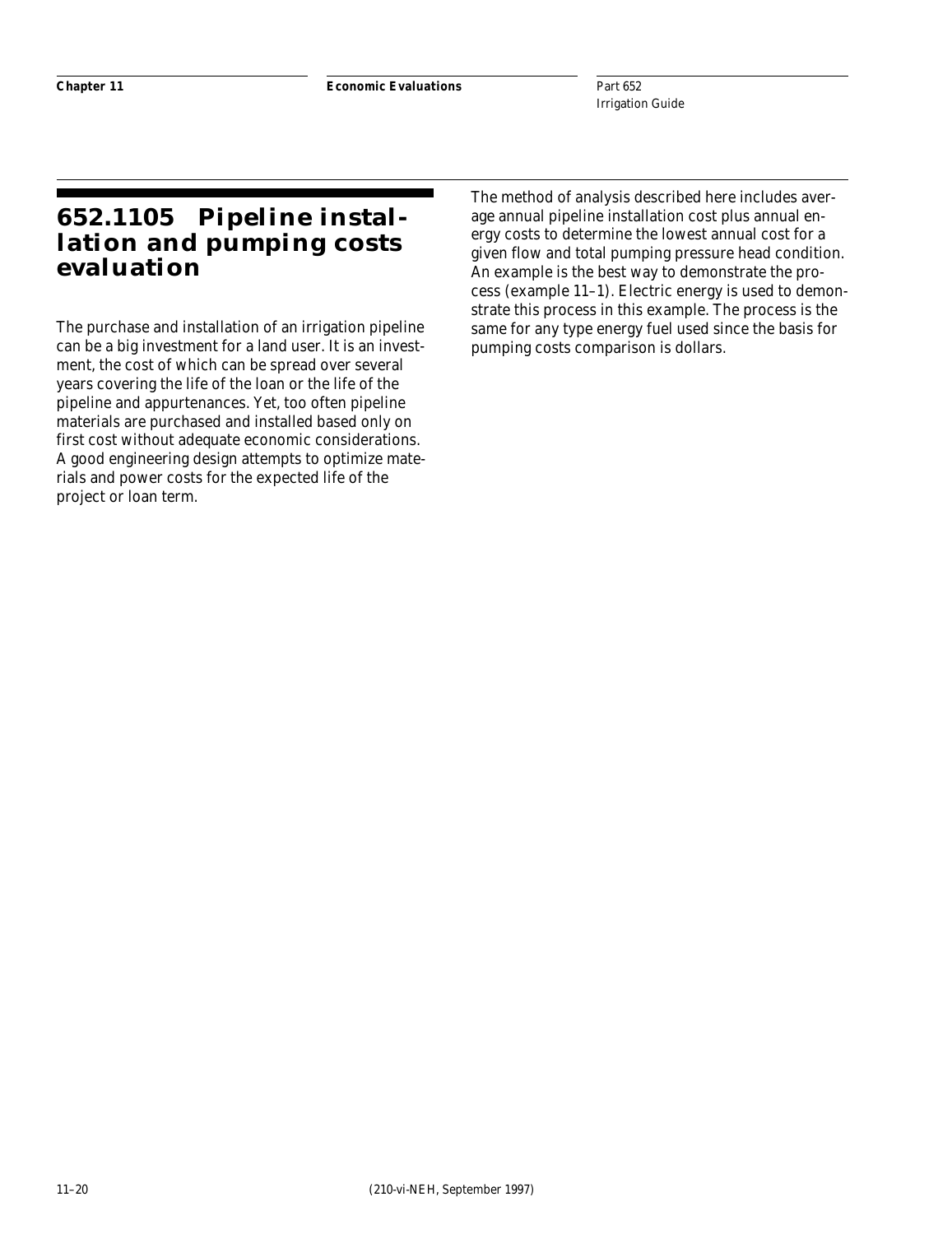**Example 11–1** Pipeline installation and pumping costs evaluation

The landowner wants to install a new electric powered pump and buried mainline to provide water to a center pivot covering 150 acres. Keeping the installation cost as low as possible is desired, but it is not know if this will be the most economical way over the life of the pipeline.

#### **Given:**

- **•** Pipeline length is 2,000 feet from pump to center of pivot
- Flow is 1,000 gpm  $(2.23 \text{ ft}^3/\text{s})$
- Operating head not including delivery pipeline friction loss = 43 lb/in2 (100 ft)
- Pump operates 1,000 hours per year
- Expected life of pump and pipeline is 20 years
- Electric power rates are \$.04 per kwh with an estimated 7% annual rate increase

## **Solution:**

**1. Pipeline hydraulics:** Use PVC irrigation pipe (IPS, class 125), 1,000 gpm

| Pipe<br>diam.<br>(in) | Friction $1/$<br>loss for<br>$100$ ft<br>(f <sub>t</sub> ) | <b>Total loss</b><br>loss for<br>$2,000$ ft<br>(f <sub>t</sub> ) | Operating<br>head<br>required<br>(f <sub>t</sub> ) | Total<br>dynamic<br>head<br>(f <sub>t</sub> ) | Velocity $2/$<br>(ft/s) |
|-----------------------|------------------------------------------------------------|------------------------------------------------------------------|----------------------------------------------------|-----------------------------------------------|-------------------------|
| 6<br>8<br>10          | 4.8<br>1.3<br>0.45                                         | 96.0<br>26.0<br>9.0                                              | 100<br>100<br>100                                  | 196.0<br>126.0<br>109.0                       | 11.3<br>6.4<br>4.1      |
| 12                    | ヿク                                                         | 4.O                                                              | $($ )( )                                           | 104.0                                         | 2.8                     |

## **Pipeline hydraulics analysis**

 $1/$  Calculated using Hazen-Williams equation with  $C = 150.$ 

2/ Nominal diameter used for velocity calculation.

## **2. Find fixed cost:** Pipeline installation

#### **Fixed costs - pipeline materials and installation**

| Pipe<br>diam.<br>(in) | Install $1/$<br>cost<br>$(S/\text{ft})$ | Install<br>total cost<br>(S) | Average annual<br>$\cosh 2^{\gamma}$<br>(S/yr) |
|-----------------------|-----------------------------------------|------------------------------|------------------------------------------------|
|                       | 3.35                                    | 6,700.00                     | 733.98                                         |
|                       | 5.60                                    | 11,200.00                    | 1,226.96                                       |
| 10<br>12              | 8.75<br>12.25                           | 17,500.00<br>24,500.00       | 1,917.12<br>2,683.97                           |

1/ Includes pipe and installation, 1994 costs.

2/ Amortized over 20 years at 9% interest, (multiplying factor =  $0.10955$ ). To determine annual cost, multiply installed total cost by amortization factor.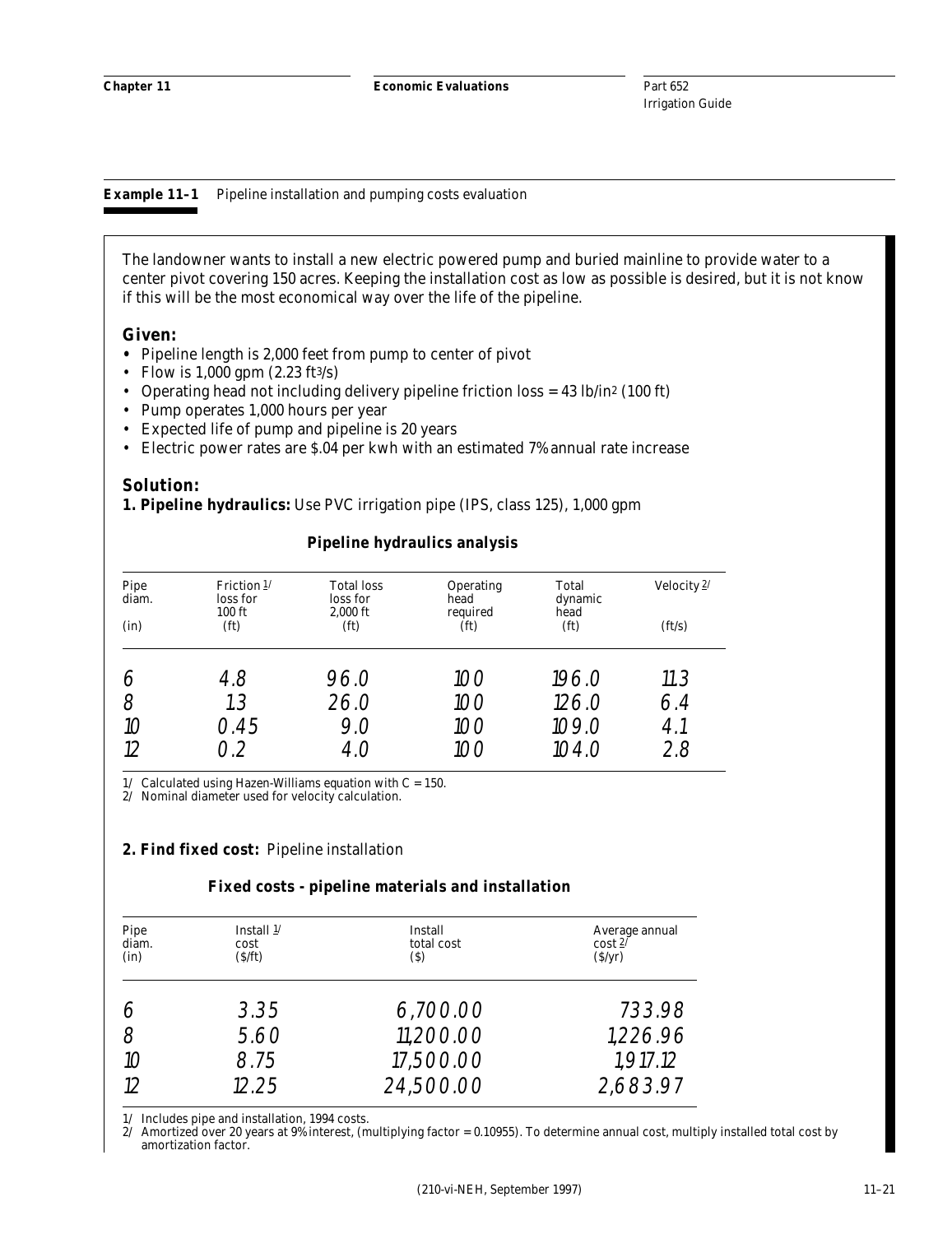# **Example 11–1** Pipeline installation and pumping costs evaluation—Continued

|               |                                | <b>3. Find variable costs:</b> Energy required for pumping |            |                           |                           |                            |
|---------------|--------------------------------|------------------------------------------------------------|------------|---------------------------|---------------------------|----------------------------|
|               |                                |                                                            |            | Variable costs - energy   |                           |                            |
| Pipe          | Total                          | - - - Energy required - - -                                |            | Annual energy             | Annual                    | Average annual             |
| diam.<br>(in) | head req.<br>(f <sub>t</sub> ) | (bhp) $1/$                                                 | $(kwh)$ 2/ | requirement<br>$(kwh)$ 3/ | energy cost<br>$(S/yr)$ 4 | energy cost<br>$(S/yr)$ 5/ |
| ∕             | 196                            | 70.7                                                       | 94.8       | 94,800                    | \$3,792                   | \$5,360                    |
| 8             | 126                            | 45.5                                                       | 61.0       | 61,000                    | 2,440                     | 3,449                      |
| 10            | 109                            | 39.3                                                       | 52.7       | 52,700                    | 2,108                     | 2,979                      |
| 12            | 104                            | 37.5                                                       | 50.3       | 50,300                    | 2,112                     | 2,935                      |

 $\underline{\text{gpm}}\times \text{head}$ 

 $1/$  Calculated from equation, bhp=  $3,960\times$ Eff (with overall pumping plant efficiency =  $70\%$ ).

2/ Calculated from equation, 0.746 bhp = 1 kw.

3/ Energy required multiplied by 1,000 hr/yr.

4/ Annual energy requirement multiplied by energy cost @ \$ 0.04 per kwh.

5/ Annual energy cost multiplied by factor 1.41341 (represents an estimated 5% yearly energy cost escalation at 10.5 interest rate for 20-year evaluation period).

## **4. Most economical pipe size:** Using annual cost method

## **Most economical pipe comparison**

| Pipe<br>diam.<br>(in) | <b>Total fixed</b><br>annual cost<br>(S/yr) | Average annual<br>energy cost<br>(\$/yr) | <b>Total annual</b><br>cost<br>(S/yr) |                                   |
|-----------------------|---------------------------------------------|------------------------------------------|---------------------------------------|-----------------------------------|
|                       | 734                                         | \$5,360                                  | \$6,094                               |                                   |
| 8<br>10<br>12         | 1.227<br>1.917<br>2.684                     | 3,449<br>2,979<br>2.985                  | 4,676<br>4,896<br>5.669               | $\leftarrow$ most economical size |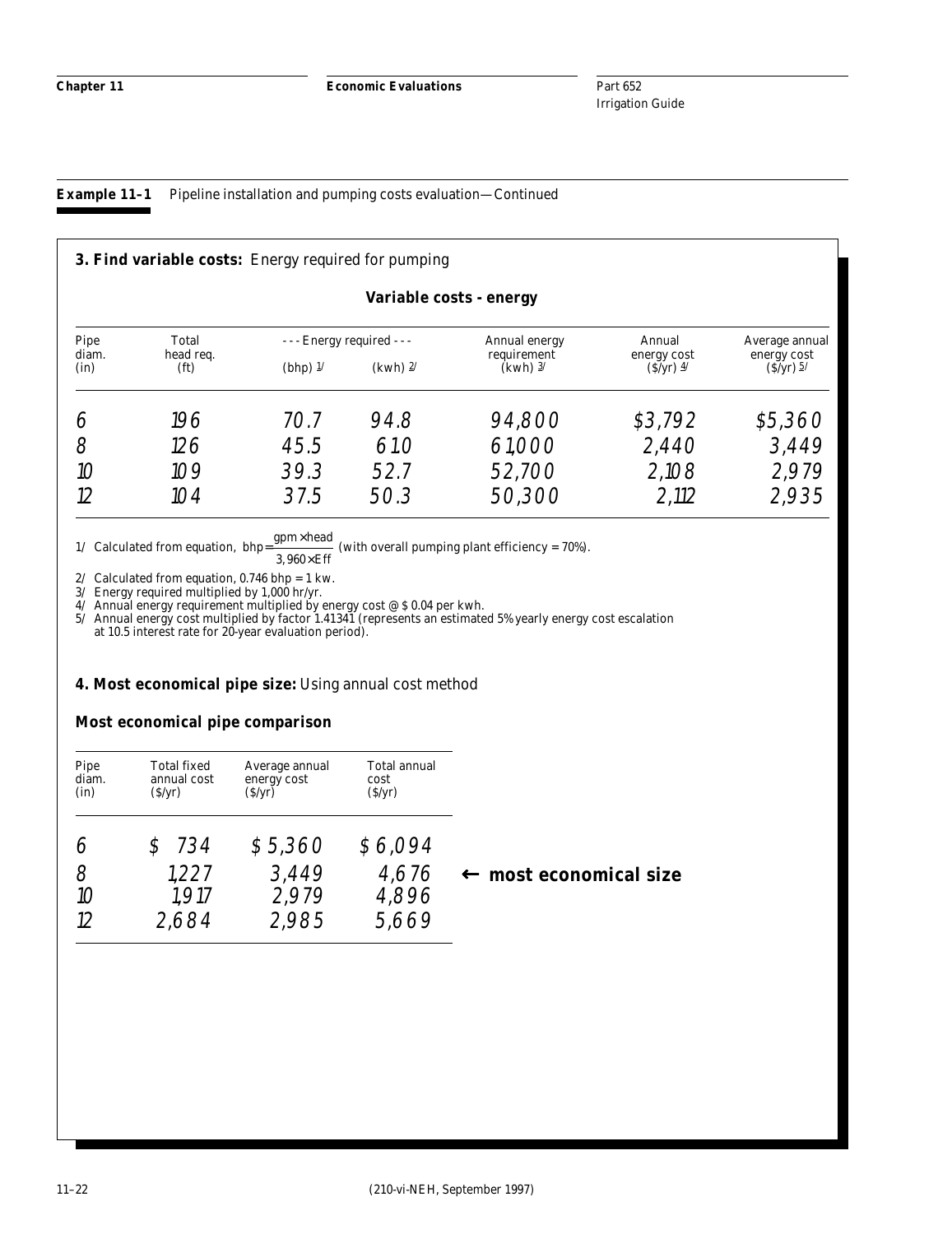**Conclusion:** The 8-inch diameter pipe is the most economical size for the given conditions of pipe installation cost and pumping cost. However, annual cost for 10-inch diameter is not much higher. If energy costs escalate higher than estimated, 10-inch diameter would have been the best choice. Because of the cost variability in PVC pipe, it may be worthwhile to evaluate other class pipe; i.e., class 100 or 85 (with necessary pressure control devices). Where competitive priced energy fuels are available, it may also be worthwhile to compare pumping plants using different energy sources. Typically, the most economical pipe size has velocities in the range of 4 to 6 feet per second. Other costs, such as sales tax for purchasing pipe materials and annual maintenance for pipeline, can be included at option of the consultant. This analysis can be used to compare benefits of converting from a high pressure system to a low pressure system. The only item that needs changing is the column, *Operating head requirement*, in the pipeline hydraulics analysis tabular information in solution 1 of the example.

A simple economic analysis for calculating annual energy savings with a pressure reduction can also be used. When everything remains constant except changing the operating pressure, the following equation can be used. This equation does not account for escalating energy costs, but the factor from table 11–6 can be used as a multiplier to estimate the average annual energy costs for a desired period of evaluation time.

Energy savings:

$$
kWh = \frac{(A) \times (ac\text{-}inch/ac/yr) \times (1b/in^2) \times (0.2)}{E}
$$

Where:

| kWh       | = seasonal energy savings, in kilowatt                     |
|-----------|------------------------------------------------------------|
|           | hours per year                                             |
| A         | $=$ area of the field, in acres                            |
|           | $ac-in/ac$ = water applied per season, in ac-in/ac/yr      |
| $lb/in^2$ | $=$ pressure reduction at sprinkler, in lb/in <sup>2</sup> |
| 0.2       | $=$ units conversion                                       |
| E         | $=$ overall pumping plant efficiency, as a                 |
|           | decimal                                                    |
|           |                                                            |

**Example 11–2** Calculating annual energy savings

#### **Given:**

- An irrigation system for 40 acres.
- Operation pressure presently is 55 lb/in2. After conversion operating pressure will be 35 lb/in2.
- Seasonal gross irrigation application is 18 inches.
- Pumping plant overall estimated efficiency is 70%.
- Electric energy cost is \$ .04 per kWh.

## **Solution:**

$$
kWh = \frac{(A) \times (ac\text{-inch/ac/yr}) \times (lb/in^2) \times (0.2)}{E}
$$

$$
= \frac{40 \times 18 \times 20 \times 0.2}{.70}
$$

$$
= 4.114 \text{ kWh per year}
$$
  
Dollars saved at \$0.04 per kWh:

 $4,114$  kWh  $\times$  \$.04/kWh = \$165 per year